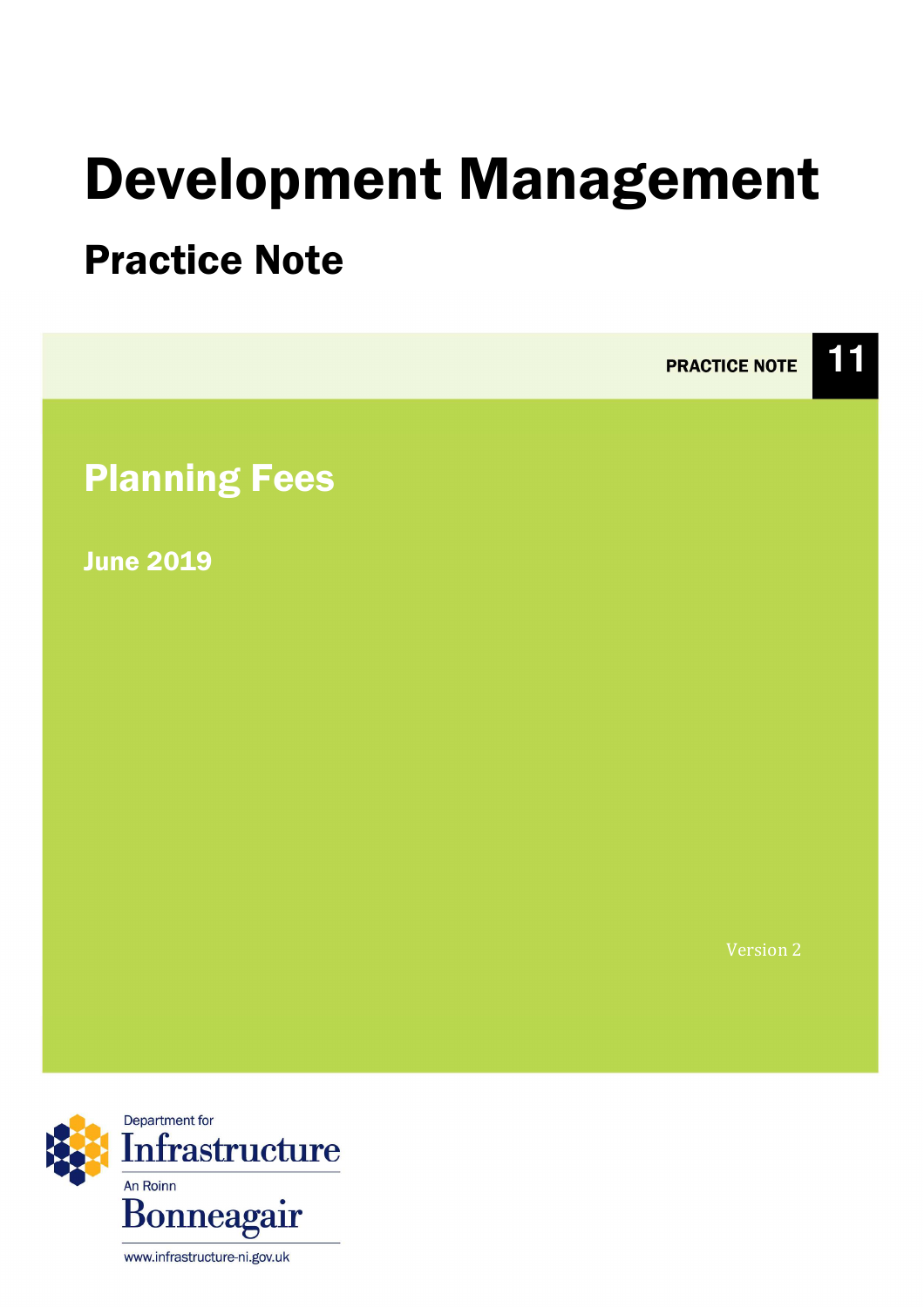#### **Preamble**

 This Development Management Practice Note is designed to guide planning officers and others engaged in the planning system through the planning fees required when submitting a planning application to a council or, as the case may be, the Department<sup>1</sup>. It forms part of a series of practice notes stemming from the **Planning Act (Northern Ireland) 2011** [the 2011 Act] and any related subordinate legislation. The emphasis is very much on advice but where explicit legislative requirements must be followed these will be made clear.

Where appropriate this practice note will therefore highlight:

- Relevant legislation;
- Procedural guidance;
- Definitions;
- Best practice examples / relevant case law.

 This guidance is not intended to replace the need for judgement by planning officers and those making planning applications. Nor is it intended to be a source of definitive legal advice. Reference should be made to the actual legislation referred to in this document and if any discrepancy or conflict exists between the Practice Note<sup>2</sup> and legislation the provisions of the legislation will prevail.

 <sup>1</sup> Department means the Department for Infrastructure unless otherwise stated. The Department for Infrastructure came into being on 8<sup>th</sup> May 2016 and the Department of the Environment was dissolved in accordance with The Departments Act (Northern Ireland) 2016 and The Departments (2016 Act) (Commencement) Order (Northern Ireland) 2016.

<sup>&</sup>lt;sup>2</sup> Please ensure you are considering the most up to date version of Development Management Practice Note 11 on the Department's website at https://www.infrastructure-ni.gov.uk and the Planning Portal at https://www.planningni.gov.uk and the most up to date planning legislation on the UK legislation website at <u>https://www.legislation.gov.uk</u>, which is also available via the Department's website.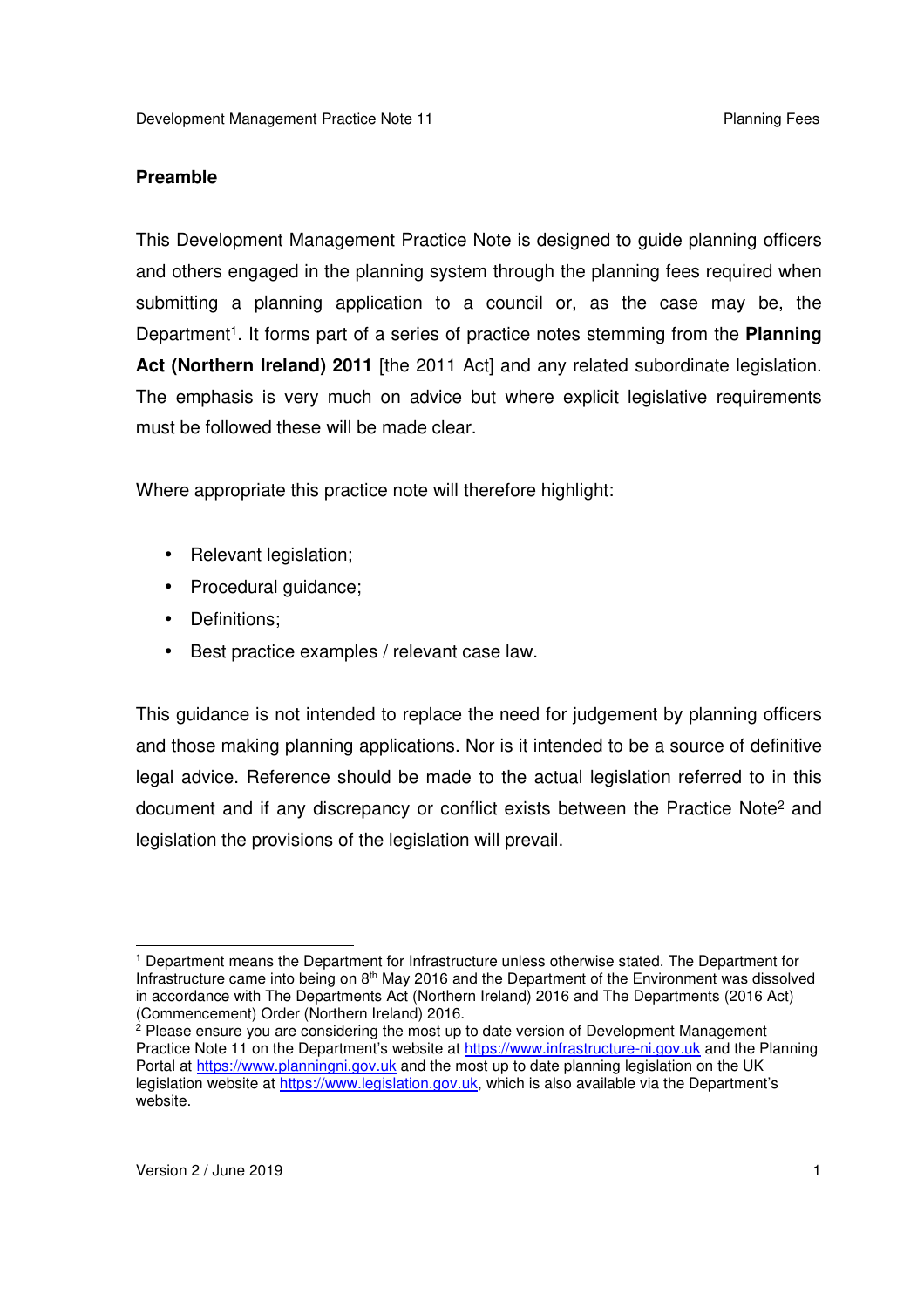#### **1.0 Introduction**

 $1.1$  provisions associated with planning fees for different types of planning applications for planning permission and consent applications. It also provides guidance on planning fee issues that sometimes arise, the method of calculation for planning fees and the payment of planning fees and related matters. This Practice Note provides guidance in relation to the main legislative

#### **2.0 Legislative context**

- $2.1$  make regulations for the payment of a charge or fee of the prescribed amount in relation to council or departmental planning functions. 2.1 Under **section 223(1) of the 2011 Act3** the Department has the power to
- $2.2$ hereafter as the "Fees Regulations"<sup>4</sup>, were published in March 2015 and came into operation on 1<sup>st</sup> April 2015. A legislative Correction<sup>5</sup> was issued in March 2015 to correct an error in wording in Schedule 1 Part 2 Category of Development 5(d). 2.2 **The Planning (Fees) Regulations (Northern Ireland) 2015**, referred to
- $2.3$  regulations and such amendments may sometimes include varying the amounts of fees payable as the Department thinks fit. The Fees Regulations can be changed by the making of amendment

 $3$  The powers under section 223 of the 2011 Act were transferred to the Department for Infrastructure on 8<sup>th</sup> May 2016 under The Departments (Transfer of Functions) Order (Northern Ireland) 2016.<br><sup>4</sup> The Fees Regulations are available on the UK legislation website at <sup>4</sup> The Fees Regulations are available on the UK legislation website at

 http://www.legislation.gov.uk/nisr/2015/73/contents/made and also on the Department's website at

<sup>&</sup>lt;u>https://www.infrastructure-ni.gov.uk/articles/current-planning-legislation</u>.<br><sup>5</sup> The legislative Correction is included with the Fees Regulations as noted in footnote 4.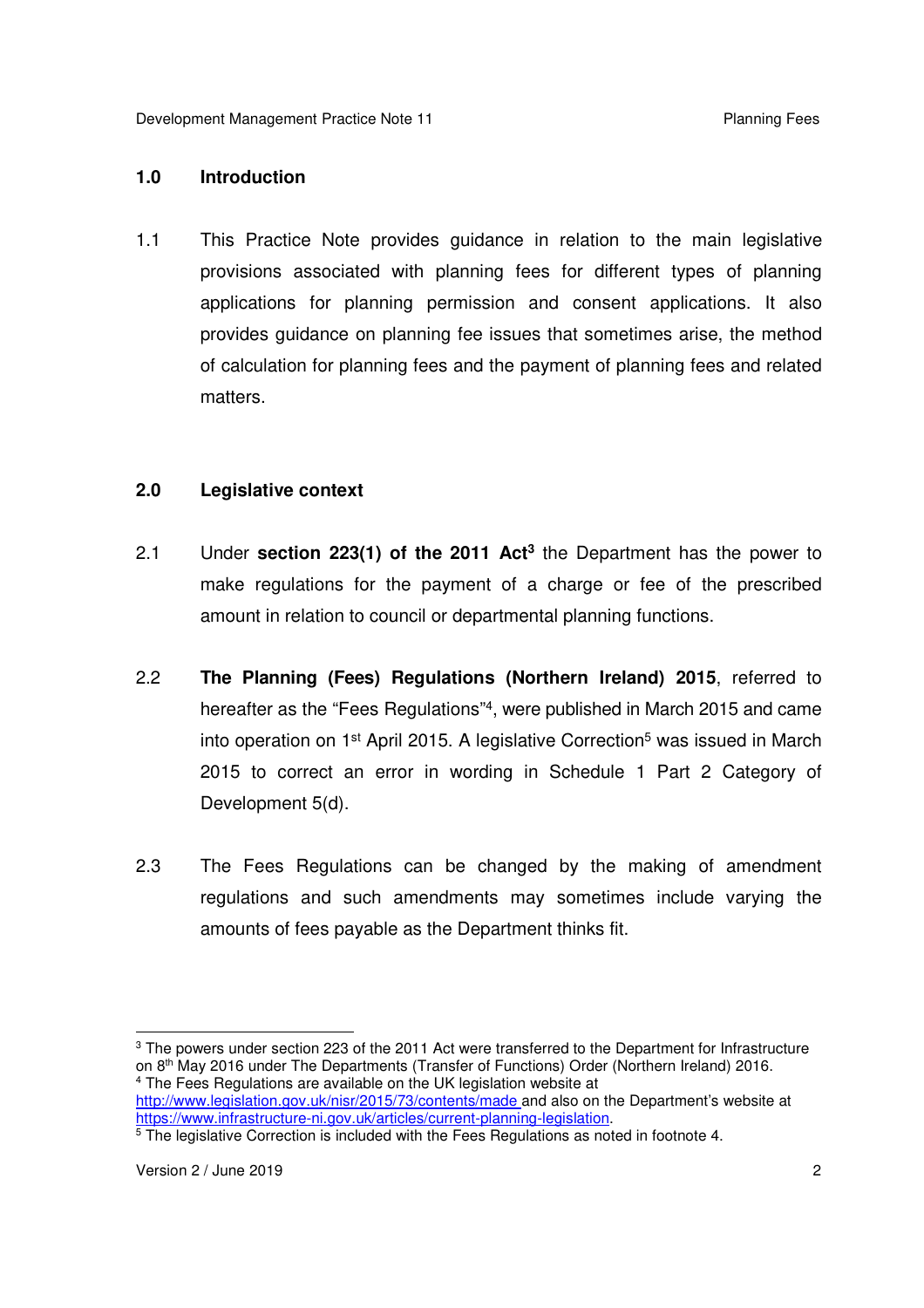- 2.4 **The Planning (Fees) (Amendment) Regulations (Northern Ireland) 2015**, referred to hereafter as the "Amendment Fees Regulations 2015"<sup>6</sup>, came into operation on 31<sup>st</sup> December 2015. Its main purpose was to correct a drafting error in the Fees Regulations and clarify how the fees for certain mixed development applications are to be calculated. The amounts of fees payable were not varied and remained the same as prescribed in the Fees Regulations.
- Regulations. 2.5 **The Planning (Fees) (Amendment) Regulations (Northern Ireland) 2019**, referred hereafter as the "Amendment Fees Regulations 2019"7, came into operation on 17th June 2019. Its purpose is to provide an inflationary uplift of 1.99% on the amounts of fees laid out in the Fees Regulations published in 2015.
- $2.6$  the Amendment Fees Regulations 2015 and 2019. Any further reference to the Fees Regulations in this document also includes

#### $3.0$ **3.0 Applications and planning fees**

- $3.1$  appropriate council or, as the case may be, the Department and planning fees are payable in relation to some types and not others<sup>8</sup>. Most applications, including those that attract fees, will be submitted to the appropriate council9. There are different types of applications that can be submitted to the
- 3.2 Planning application and other forms; the 'Explanatory Notes on Applying for Planning Permission, Approval of Reserved Matters and Other types of

 $\overline{a}$  $^6$  The Amendment Fees Regulations 2015 are available on the UK legislation website at http://www.legislation.gov.uk/nisr/2015/398/made and also via the Legislation section of the Department's website at https://www.infrastructure-ni.gov.uk/articles/current-planning-legislation. Department's website at <u>https://www.infrastructure-ni.gov.uk/articles/current-planning-legislation</u>.<br><sup>7</sup> The Amendment Fees Regulations 2019 are available on the UK legislation website at

<sup>&</sup>lt;u>https://www.legislation.gov.uk/nisr/2019/112/contents/made</u>.<br><sup>8</sup> Refer to paragraphs 3.5 and 3.6 (of this document).

<sup>&</sup>lt;sup>9</sup> Refer to paragraphs 13.3.and 13.4 (of this document) regarding applications that attract fees.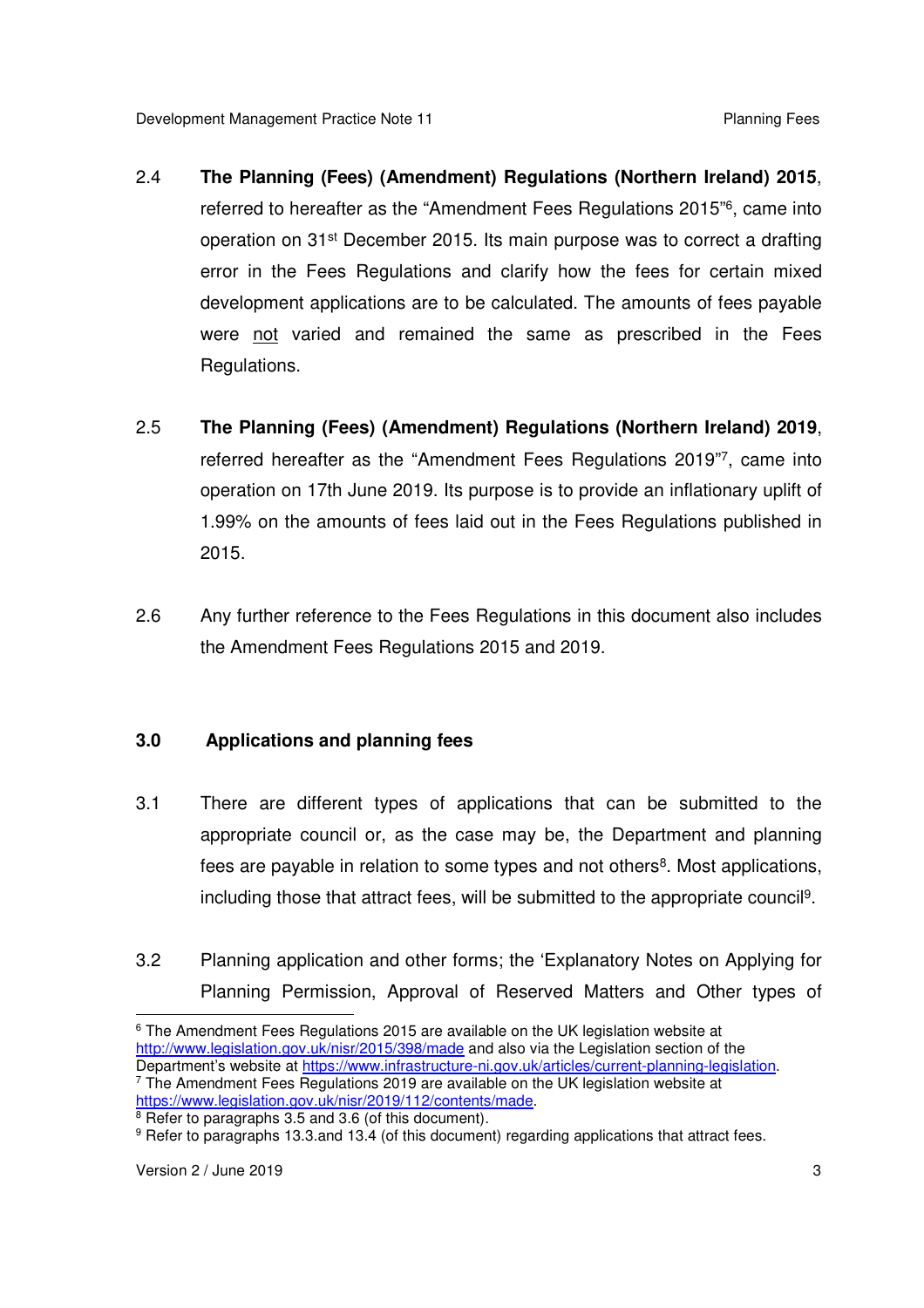Planning Consent; 'Applicant Advice for Completion of Planning Application Form (Form P1)' and the 'Planning Fees - Explanatory Notes for Applicants' documents are available on the Planning Portal<sup>10</sup>. Application forms and other information may also be available from councils<sup>11</sup>. An applicant, or agent if acting on behalf of an applicant, is advised to refer to and apply the Fees Regulations prior to the submission of applications to the appropriate council or, as the case may be, the Department.

#### **Interpretation of Fees Regulations**

- $3.3$  interpret the Fees Regulations with respect to planning fees payable and apply them to the facts of individual applications. Note, staff within the Department cannot comment on an individual case or rule on the correct fee for a particular application that is the responsibility of a council. It is for the appropriate council or, as the case may be, the Department to
- $3.4$  as the case may be, the Department on planning fees to be charged should be documented and recorded on application files. It is recommended best practice that judgements exercised by the council or,

<sup>&</sup>lt;sup>10</sup> The NI Planning Portal (https://www.planningni.gov.uk) is due to close during 2019 and when this occurs relevant planning information will have been transferred and made available on the DfI website at https://www.infrastructure-ni.gov.uk and the NI Direct website at

<sup>&</sup>lt;u>https://www.nidirect.gov.uk</u>.<br><sup>11</sup> Council contact details are available via the DfI website at <u>https://www.infrastructure-</u> ni.gov.uk/articles/ni-planning-system, the NI Direct website at https://www.nidirect.gov.uk/contacts/local-councils-in-northern-ireland and the Planning Portal at https://www.planningni.gov.uk.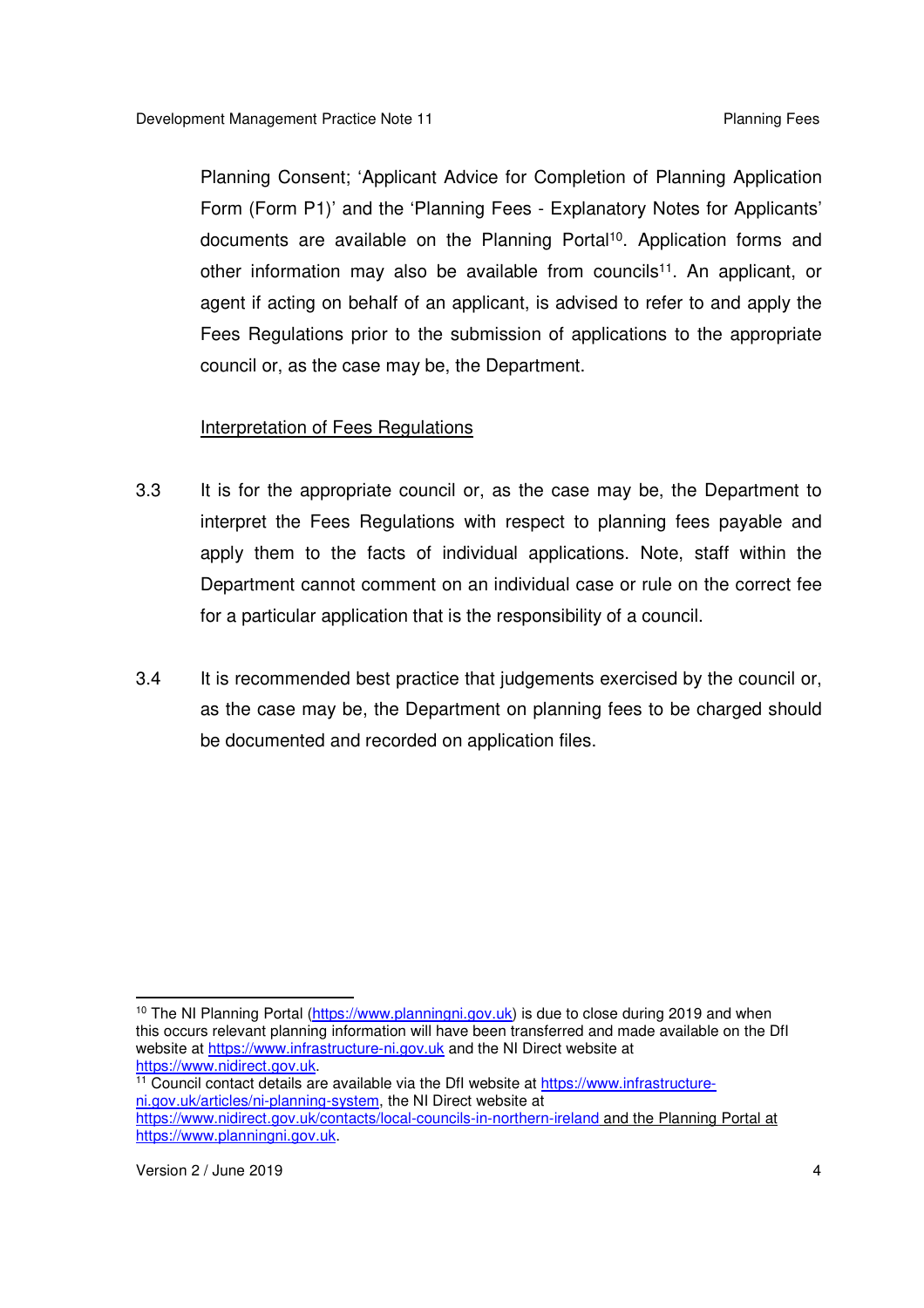#### Fees payable

- $3.5$ In accordance with the Fees Regulations, fees are payable<sup>12</sup> for the following:
	- (a) Applications for planning permission (Regulation 3)
	- (b) Applications for approval of reserved matters (Regulation 3)
	- (c) Applications for express consent to display advertisements (Regulation 9)
	- (d) Applications for hazardous substances consent (Regulation 10)
	- (e) Applications for certificates of lawful use or development (Regulation 12).

#### Fees not payable

- $3.6$ Fees are not payable<sup>13</sup> for the following:
	- $(a)$  permission other than reserved matters Applications for consent required by condition attached to a planning
	- (b) Applications for consent to cut down, top, lop or uproot trees subject to a tree preservation order
	- (c) Applications for consent to cut down, top, lop or uproot trees in a conservation area
	- (d) Applications to determine whether listed building consent is required
	- (e) Applications for listed building consent
	- (f) Applications for planning permission to demolish a building in an Area of Townscape or Village Character

 $12$  Amounts of fees payable in respect of applications for planning permission or for approval of reserved matters are laid out in Schedule 1 Part 1 General Provisions and Part 2 Scales of Fees of the Fees Regulations. Amounts of fees payable in relation to certificates of lawful use or development and for consent to display advertisements are laid out in specific regulations in the Fees Regulations. Amounts of fees payable in respect of applications for Hazardous Substances Consent are laid out in Schedule 2 of the Fees Regulations.

 $13$  There is no provision in legislation for the payment of fees in relation to the applications listed.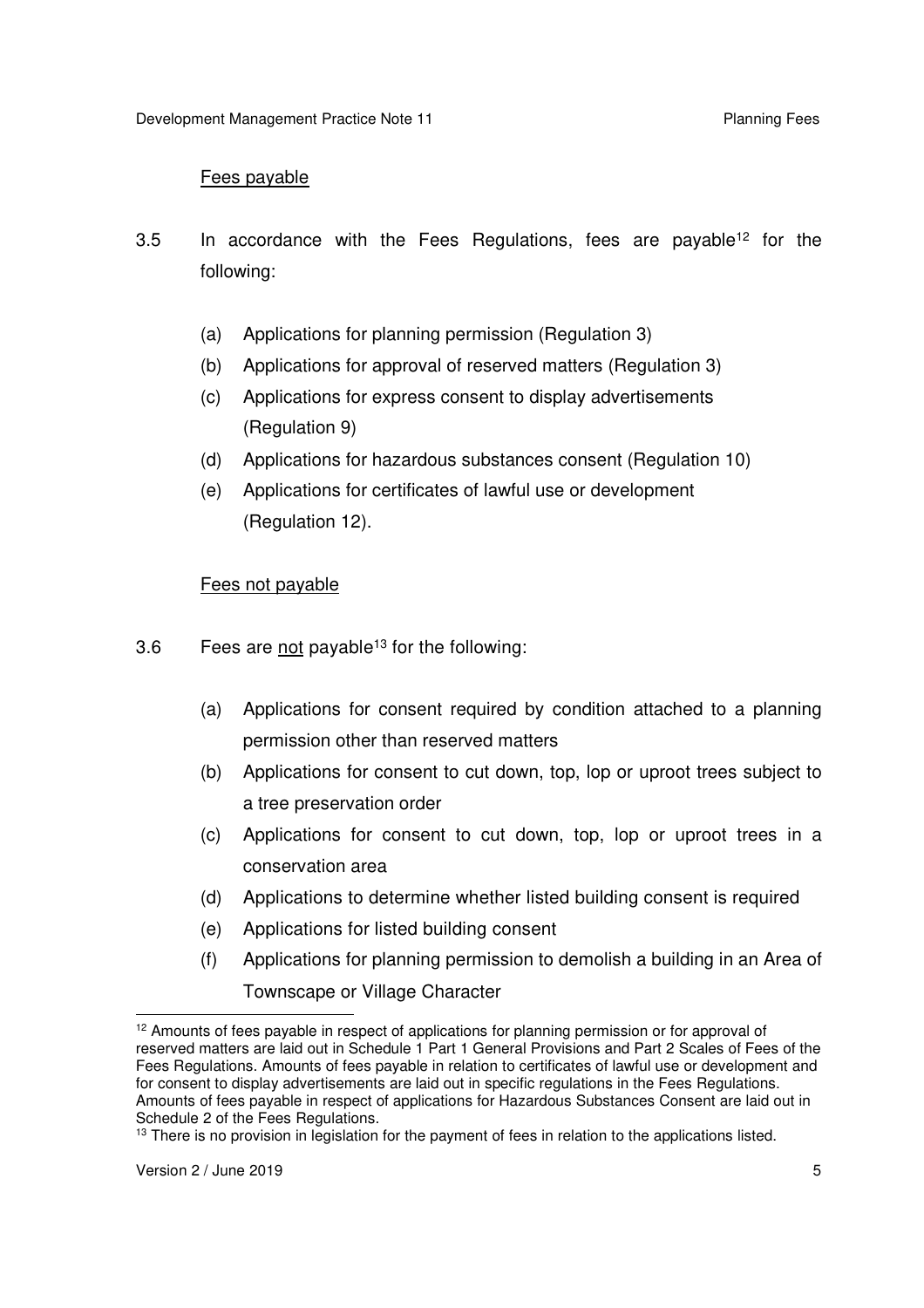- (g) Applications to determine whether conservation area consent is required
- required<br>(h) Applications for conservation area consent
- (i) Applications for non-material changes to planning permission
- (j) Applications to modify or discharge a planning agreement.

#### **4.0 Fees for applications for planning permission and approval of reserved matters**

- 4.1 **Regulation 3(1)** of the Fees Regulations states that where an application is submitted to the council or, as the case may be, the Department for planning permission or for the approval of reserved matters, a fee shall be paid in accordance with the provisions of the Fees Regulations, subject to regulation 4. However, in some instances a fee exemption or a reduced fee may apply<sup>14</sup>.
- $4.2$  applications and the approval of reserved matters are calculated in accordance with the provisions of **Schedule 1** of the Fees Regulations, subject to regulation 8. Schedule 1 comprises **Part 1 General Provisions**15 and **Part 2 Scales of Fees**16 . 4.2 Under **regulation 3(2)** of the Fees Regulations planning fees for planning
- $4.3$  split into sub-categories and some containing more than one fee payable band. Bearing in mind the provisions of Part 1 General Provisions, in calculating planning fees each application made to the council or, as the case Part 2 Scales of Fees comprises 13 categories of development, with some

<sup>15</sup> Refer to the Fees Regulations. Annex A (of this document) shows Part 1 for ease of reference.

<sup>&</sup>lt;sup>14</sup> Fee exemptions and reduced fees are referred to in later sub-sections of section 4.0 (of this document).

<sup>&</sup>lt;sup>16</sup> Refer to the Fees Regulations. Annex B (of this document) shows Part 2 for ease of reference.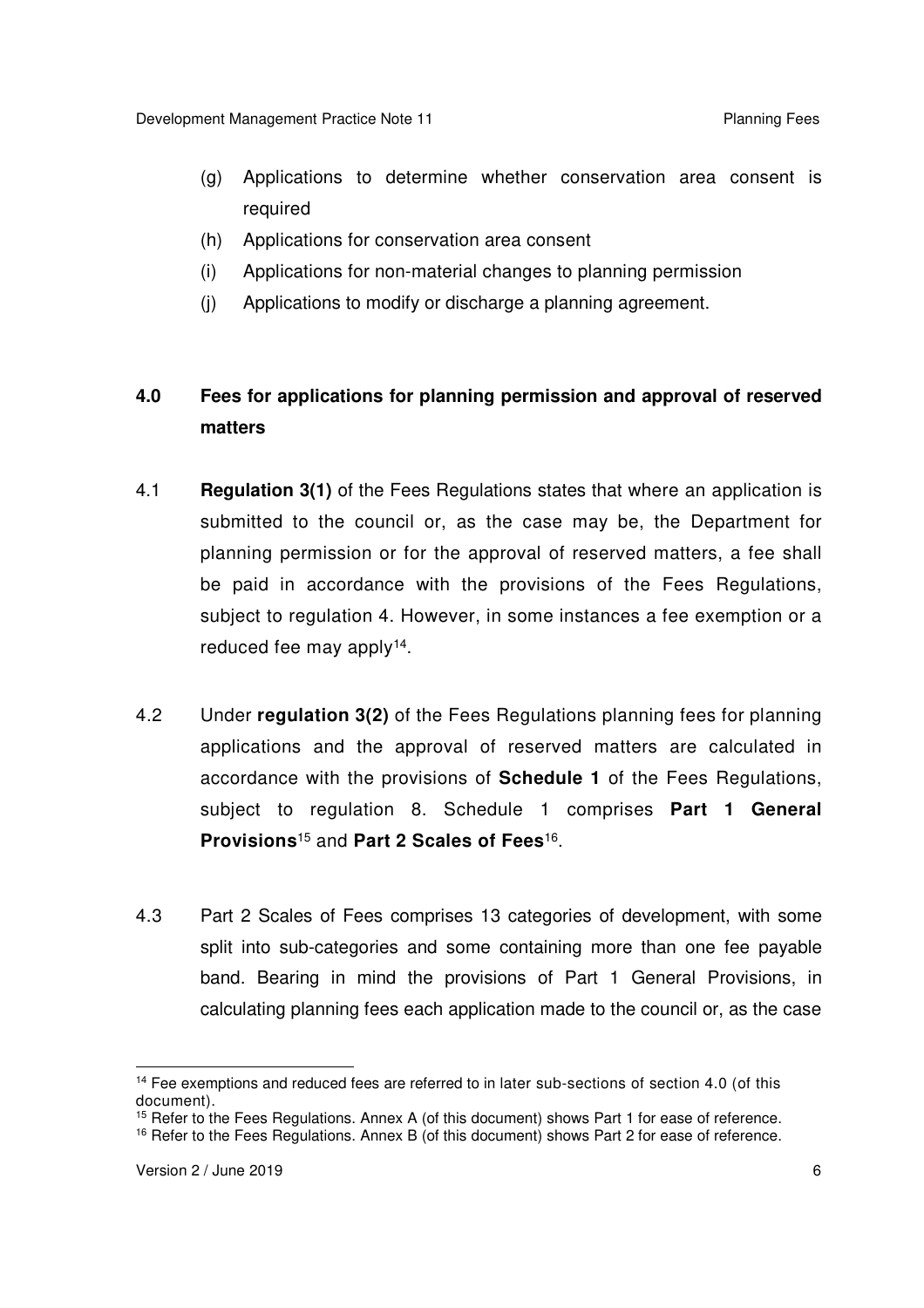may be, the Department, is assessed against the relevant category or categories of development and fee payable band or bands<sup>17</sup>. Categories of development 1 and 2 relate to outline applications<sup>18</sup>.

- $4.4$  use to a dwelling or dwellings **and** any other change of use that involves both fee payable bands (a) and (b) of category of development 12, the planning fees are calculated for each band and they are added together to obtain the total fee payable under that category. It should be noted that in the case of an application for a material change of
- $4.5$  refunded if an application for planning permission or approval of reserved matters is rejected as invalidly made. 4.5 Under **regulation 3(3)** of the Fees Regulations any fee paid shall be

#### Fees for Environmental Impact Assessment (EIA) development

- 4.6  **Regulations (Northern Ireland) 2015**, referred to hereafter as the "EIA Regulations", some planning applications for development are subject to an environmental impact assessment and such applications are called EIA development. Under **regulation 4(2)** of the EIA Regulations the council or, as the case may be, the Department shall not grant planning permission for EIA development unless they have first taken environmental information into consideration, which is submitted in the form of an environmental statement. 4.6 Under **The Planning (Environmental Impact Assessment)**
- 4.7 Regulations a fee of £10,844 is payable in **addition** to the amount of fee that 4.7 Where an application is EIA development19, under **regulation 11** of the Fees

<sup>&</sup>lt;sup>17</sup> Fees for planning permission or for the approval of reserved matters for mixed development (involving more than one category of development and fee payable band) are referred to in section 9.0 (of this document).

<sup>&</sup>lt;sup>18</sup> Refer to paragraphs 9.9 to 9.11 (of this document).

<sup>&</sup>lt;sup>19</sup> Refer to paragraphs 9.7 and 13.13 (of this document).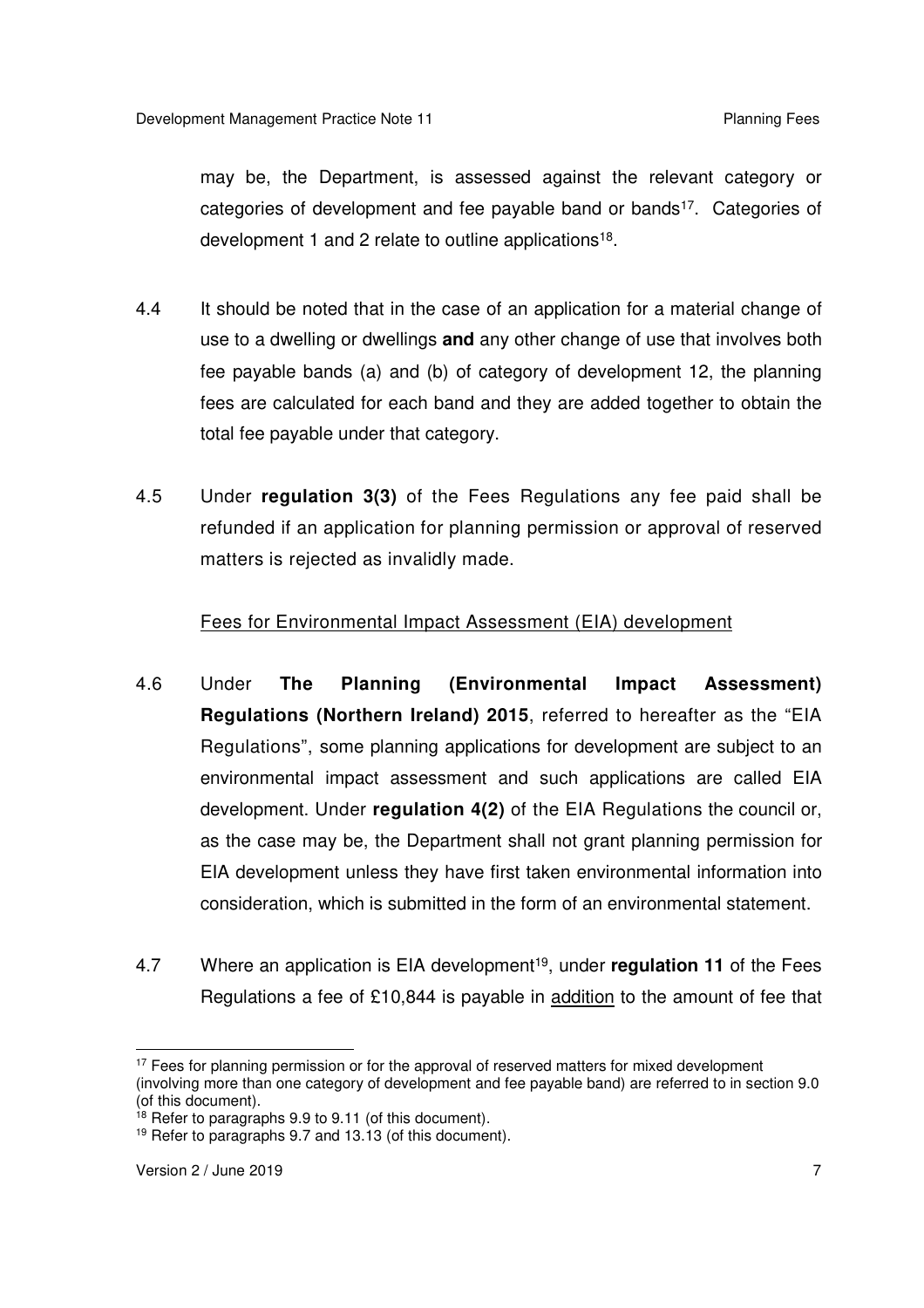would otherwise be payable, subject to the maximum for the category of development as specified in Part 2 Scales of Fees of Schedule 1.

#### Fees Exemptions

- 4.8 **Regulations 4, 5 and 6** of the Fees Regulations provide a limited number of specific exemptions from fees for planning applications and for applications for approval of reserved matters. These are described in the following sub-sections.
	- *(a) Disabled Person*
- 4.9 council is satisfied that the application relates solely to: – 4.9 Under **regulation 4(1)** of the Fees Regulations no fee is payable 'where the
	- $\bullet$  existing dwellinghouse; or • the carrying out of operations for the alteration or extension of an
	- $\bullet$  dwellinghouse) in the curtilage of an existing dwellinghouse, • the carrying out of operations (other than the erection of a

 for the purpose, in either case, of providing means of access to or within the dwellinghouse for a disabled person who is resident in, or is proposing to take up residence in that dwellinghouse, or of providing facilities designed to secure that person's greater safety, health or comfort.'

4.10 should also apply when the applicant is someone who is submitting an application where a disabled person is resident in, or is proposing to take up residence in the dwellinghouse (e.g. an applicant may be the parent of In relation to such an application under regulation  $4(1)$  the fee exemption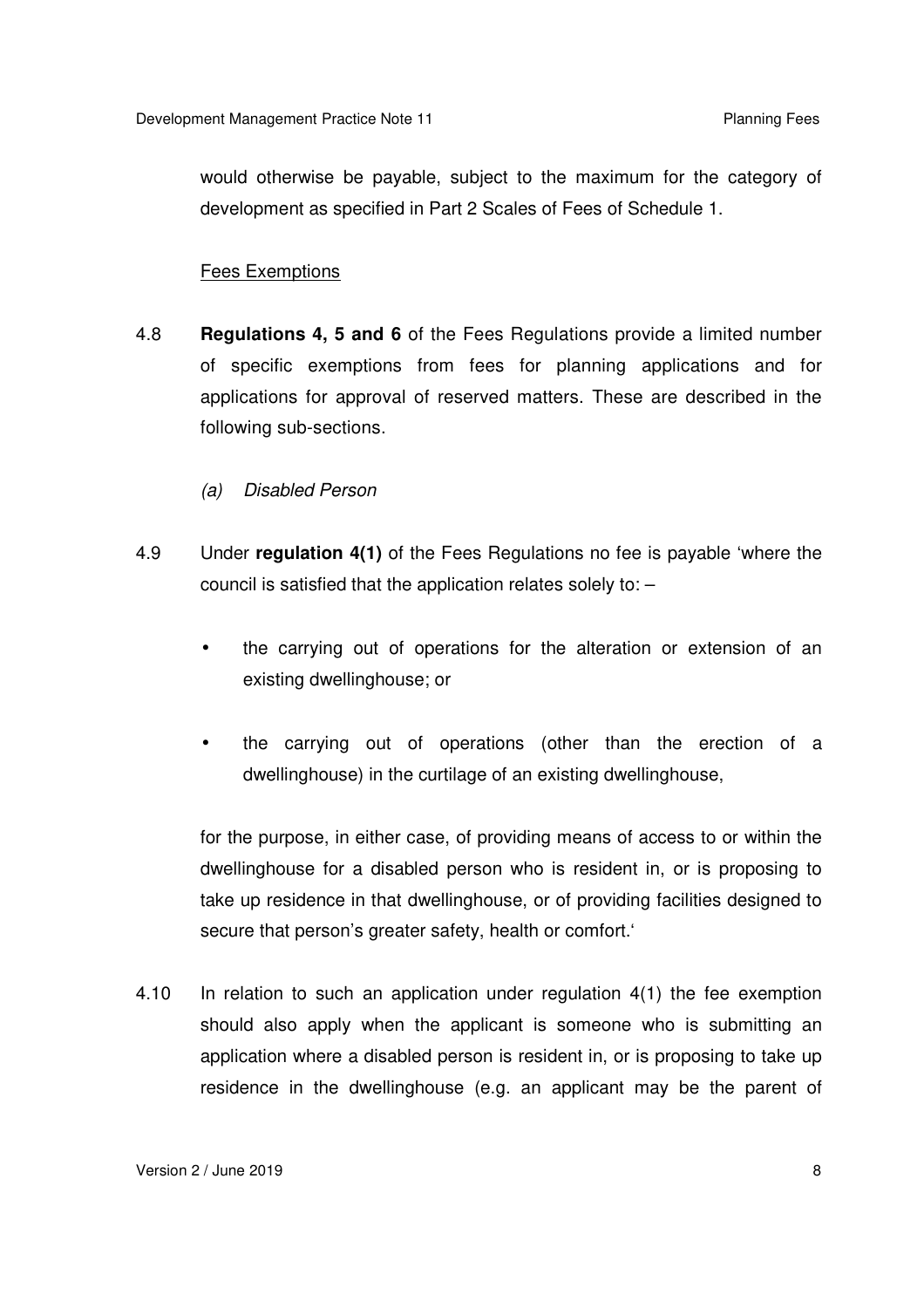another member of a family who is a disabled person and the application relates to that person).

- $4.11$  council is satisfied that the application relates solely to the carrying out of operations for the purpose of providing means of access for disabled persons to or within a building or premises to which members of the public are admitted (whether on payment or otherwise).' 4.11 Under **regulation 4(2)** of the Fees Regulations no fee is payable 'where the
- $4.12$  submitted by an applicant, or agent if acting on behalf of an applicant, if it has not already been submitted, as part of a planning application to confirm that the works to be carried out are for a person who is within any of the descriptions of persons to whom Section 1 of the Chronically Sick and Disabled Persons (Northern Ireland) Act 1978 applies (as referred to in regulation 4(3)). It will be for the council to decide what type of evidence they will accept to satisfy this requirement. It is recommended best practice that the council requests evidence to be
	- $(b)$ *(b) Use Class*
- 4.13 council is satisfied that an application for planning permission relates solely to the use of a building or other land for a purpose specified in **The Planning (Use Classes) Order (Northern Ireland) 2015**, referred to hereafter as the "UCO", and the existing use of that building or other land is for another purpose of the same class, and the application is necessary only by reason of a condition imposed on a previous grant of planning permission or having the like effect as a permission granted under Part 3 of the 2011 4.13 Under **regulation 5** of the Fees Regulations no fee is payable where the Act.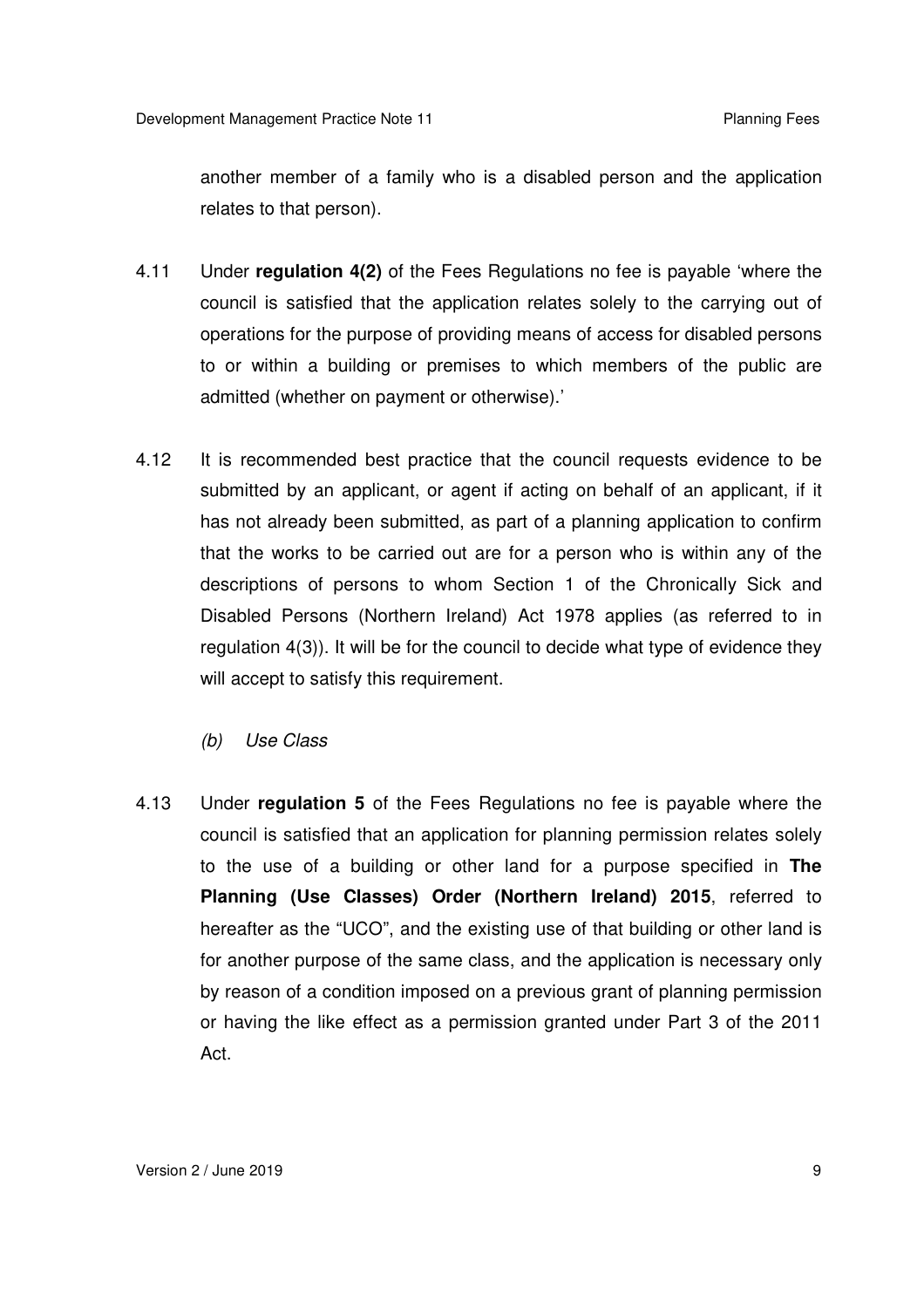- *(c) Planning applications made by or on behalf of a club, society or other organisation (including any persons administering a trust) which is not established or conducted for profit and the conditions specified in the Fees Regulations are satisfied*
- 4.14 Under **regulation 6** of the Fees Regulations there is a fee exemption (no fee is payable) for certain applicants (sometimes known as not for profit organisations) in relation to some planning applications made <u>and</u> if the conditions specified are met, which relate to the development that is the subject of the application.
- $4.15$  Department is satisfied that an application for planning permission is made by or on behalf of a club, society or other organisation (including any persons administering a trust) which is not established or conducted for profit, <u>and</u> the following conditions are satisfied:- A fee exemption can be applied if the council or, or as the case may, the

 sports grounds) and playing fields; and (a) the application relates to the provision of community facilities (including

 development is to be carried out on land which is, or is intended to be, occupied by the club, society or other organisation and to be used wholly or mainly for the carrying out of its objects.' (b) the council or, as the case may be, the Department is satisfied that the

4.16 submitted by an applicant, or agent if acting on behalf of an applicant, if it has not already been submitted, to demonstrate that an application for planning permission complies with regulation 6. This could include, but not be exclusively dependent upon, a registered charity number. It is recommended best practice that the council requests evidence to be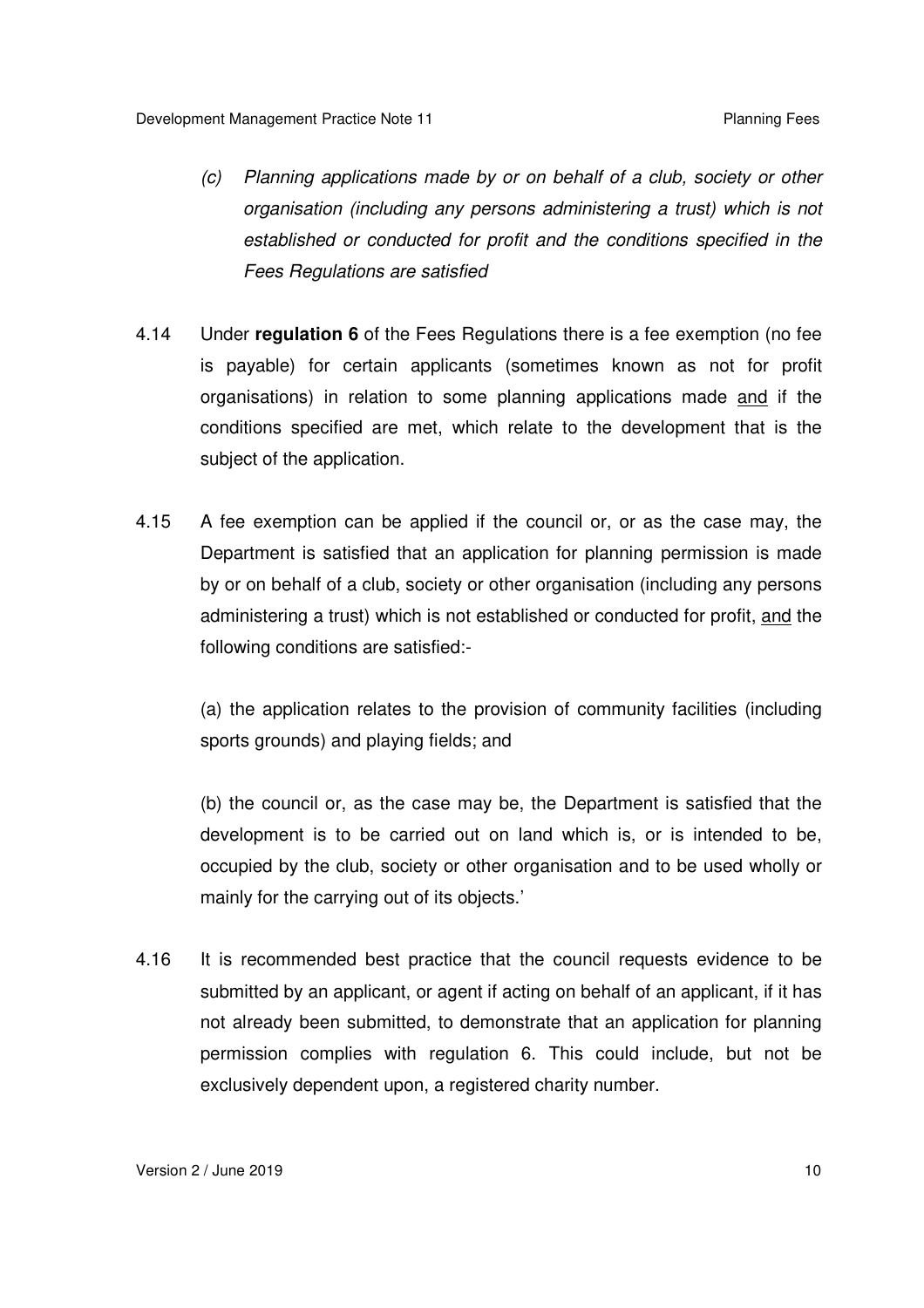- 4.17 establish clarity regarding the payment or non-payment of planning fees with respect to regulation 6. The evidence submitted with a planning application at the outset should
- 4.18 the applicant and the application for planning permission for development comply with regulation 6. The question as to whether an applicant and the application comply with regulation 6 is a matter of fact and degree. Every application claiming a fee exemption has to be considered on a case by case basis using the evidence submitted and a planning judgement made. The council or, as the case may be, the Department have to be satisfied that
- 4.19 that an application complies with regulation 6, a fee exemption cannot be applied and the applicant shall pay planning fees in accordance with the Fees Regulations. Where the council or, as the case may be, the Department is not satisfied
- $4.20$  specified conditions of regulation 6 then the council or, as the case may be, the Department should consider it carefully and be satisfied as to what development is subject to a fee exemption and what development is subject to the payment of fees as per the Fees Regulations. Where an application comprises development that partly complies with the

#### Reduced Fees

- 4.21 these are described in the following sub-sections. The Fees Regulations provide for reduced fees in certain instances and
	- *(a) Permitted development rights removed*
- 4.22 **Regulation 7** of the Fees Regulations sets out that an applicant is charged a reduced fee where the application for development would have been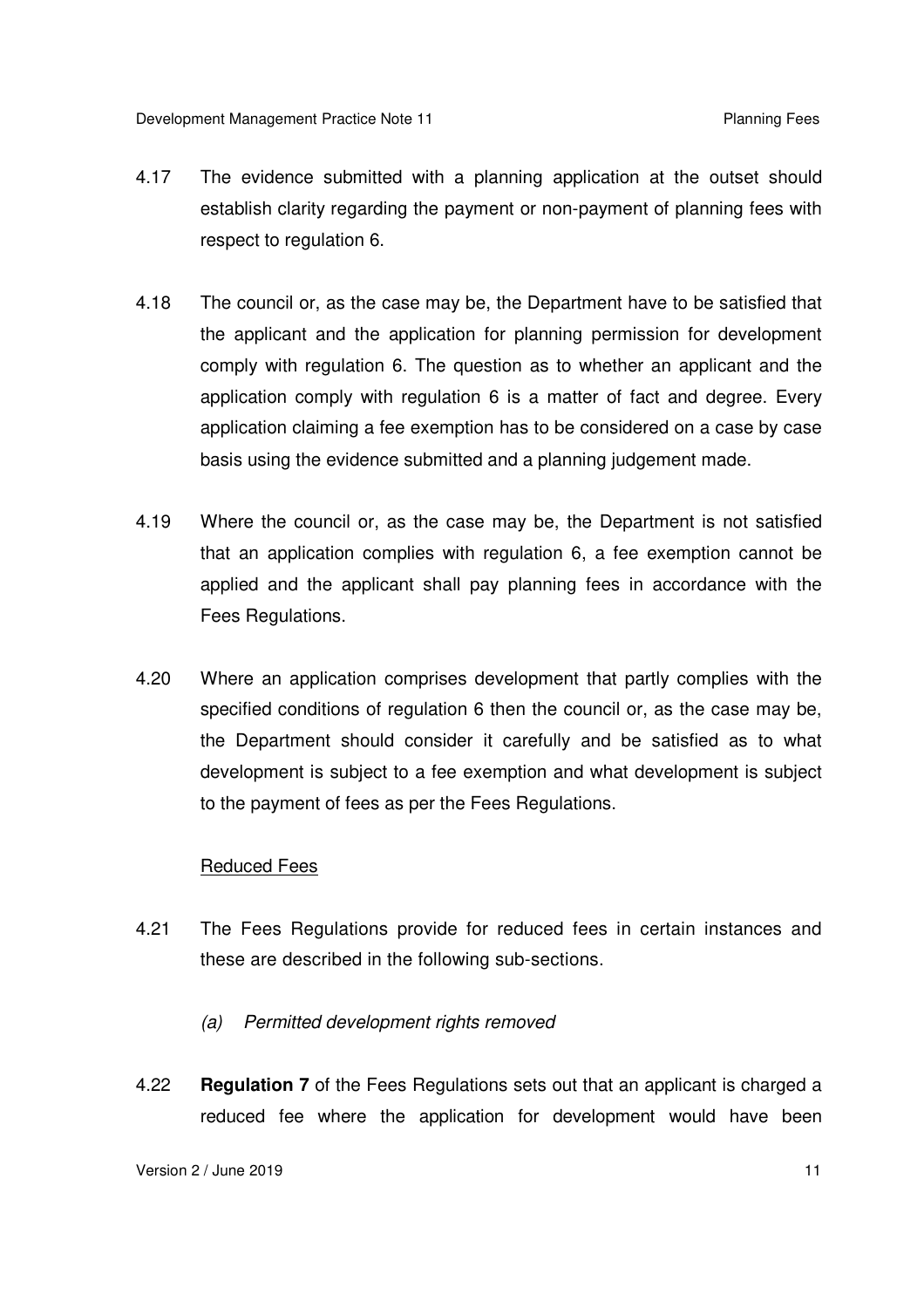'permitted development' except that permitted development rights have been removed by a Direction under **Article 4 of The Planning (General Permitted Development) Order (Northern Ireland) 2015**, referred to hereafter as the "GPDO", or by a condition imposed on a planning permission. Under regulation 8(1) the fee for an application for planning permission to which regulation 7 applies is £65.

- 4.23 refunded if an application to which regulation 7 applies is rejected as invalidly made. 4.23 Under **regulation 8(2)** of the Fees Regulations, any fee paid shall be
	- $(b)$ *(b) Renewal of extant planning permission*
- 4.24 **Paragraph 3** of Part 1 General Provisions of Schedule 1 of the Fees Regulations states the following:

 "Where an application to renew planning permission is made, and the application has been submitted before the time limit imposed on the extant permission has expired, the fee payable shall be one-quarter of the amount that would otherwise be payable".

- 4.25 extant planning permission in that it is 25% of the fee that would otherwise be Under paragraph 3 there is a reduction in planning fees for the renewal of an payable.
- 4.26 have to be submitted to the council or, as the case may be, the Department before the five year time period for the commencement of the approved development has expired. To renew an extant full planning permission the renewal application would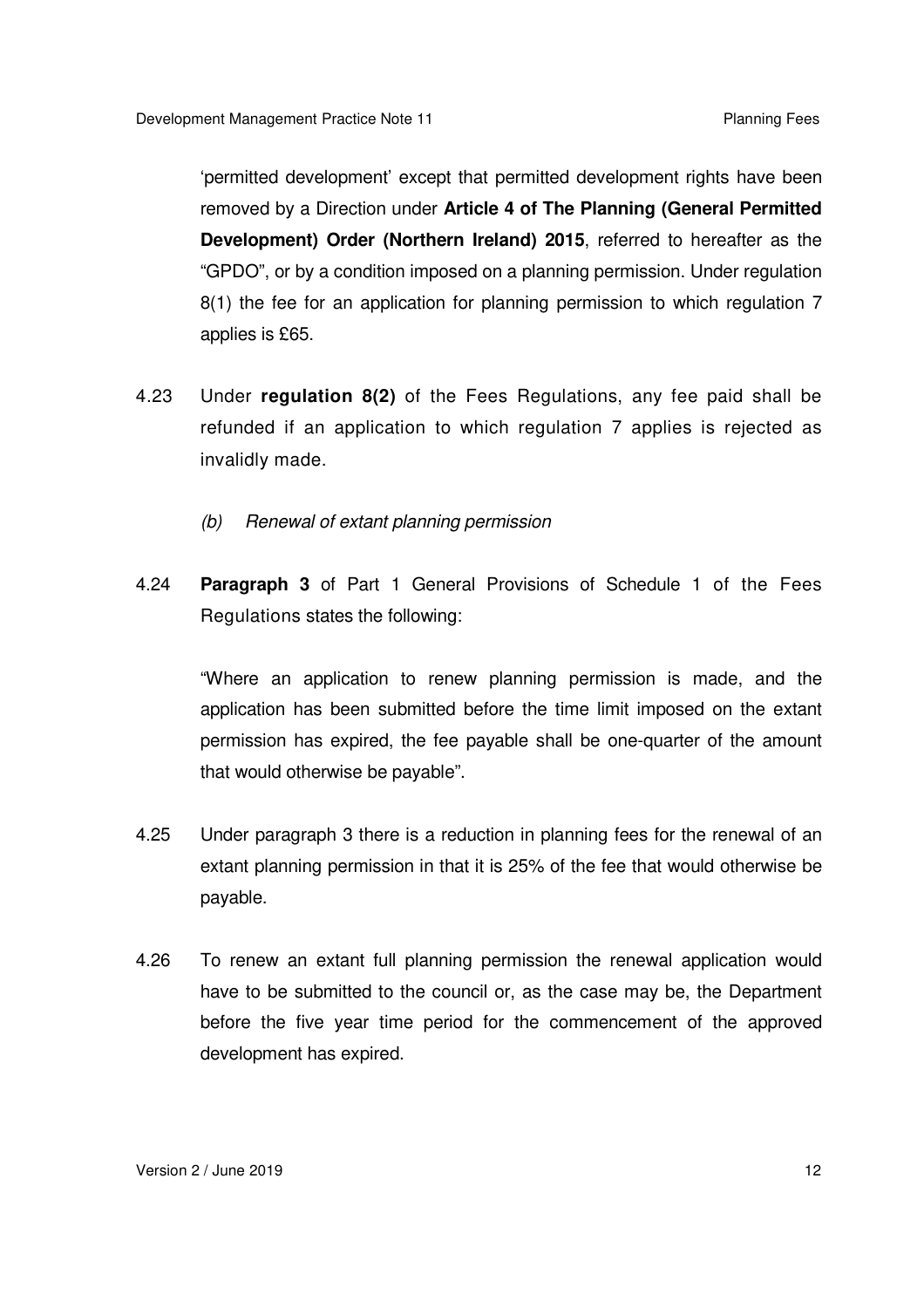4.27 have to be submitted to the council or, as the case may be, the Department within the three year time period within which an application for the approval of reserved matters must be made, or, where the reserved matter(s) application(s) was / were all submitted in accordance with the time limit for the submission of reserved matters under an outline planning permission, and the time period for commencement of the approved development has not yet expired<sup>20</sup>. To renew an extant outline planning permission the renewal application would

#### **5.0 Fees for the express consent to display advertisements**

- 5.1 **Regulation 9** of the Fees Regulations prescribes fees for applications made to the council under **regulation 8 of The Planning (Control of Advertisements) Regulations (Northern Ireland) 2015**, referred to hereafter as the "Advertisements Regulations", for the express consent to display advertisements. The fee for an application is £193.
- $5.2$  one piece of land the fee payable in respect of the application shall be the aggregate (sum total) of the sums payable in respect of the display of advertisements on each piece of land. (Regulation 9(2)). Where the application relates to the display of advertisements on more than
- 5.3 on the same land a single fee shall be payable in respect of all the advertisements to be displayed on that land. (Regulation 9(3)). Where the application relates to the display of more than one advertisement

 $\overline{a}$ <sup>20</sup> Under section 62(2)(b) of the 2011 Act a development must be begun by whichever is the later of the following dates – (i) the expiration of 5 years from the date of the grant of outline planning permission; or (ii) the expiration of 2 years from the final approval of reserved matters, or, in the case of approval on different dates, the final approval of the last such matter to be approved.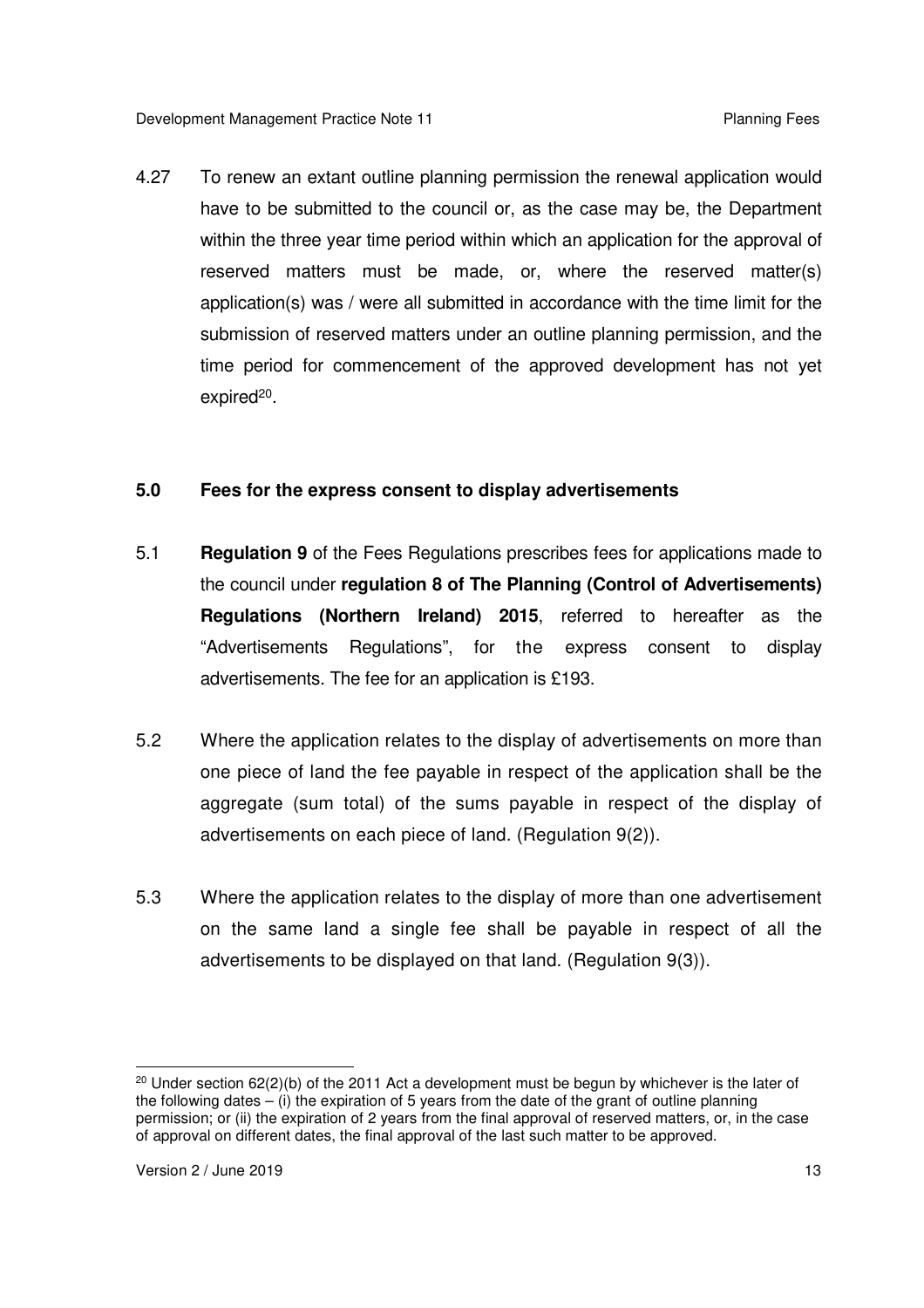- $5.4$  advertisements on parking meters, litter bins or bus shelters, the whole area to which the application relates shall be treated as one piece of land. (Regulation 9(4)). Where the application relates to the display, within a specified area, of
- $5.5$  express consent to display advertisements is rejected as invalidly made. 5.5 Under regulation 9(6) any fee paid shall be refunded if an application for
- $5.6$  club, society or other organisation (including any persons administering a trust) which is not established or conducted for profit is not subject to a fee exemption because such a provision is not provided for by legislation. An application for the Consent to Display Advertisements by or on behalf of a
- 5.7 functional advertisements for the purpose of announcement or direction in relation to the functions of government departments, district councils, statutory undertakers and public transport undertakers may be displayed with deemed consent. advertisements and fee is not required for these functional advertisements. 5.7 Under **Schedule 3, Part 1, Class 1** of the Advertisements Regulations As such an application for the consent to display

#### **6.0 Fees for hazardous substances consent**

 6.1 **Regulation 10** of the Fees Regulations specifies that where an application is made to the council or, as the case may be, the Department under  **regulation 5 of The Planning (Hazardous Substances) (No. 2) Regulations (Northern Ireland) 2015**, referred to hereafter as the "Hazardous Substances Regulations", a fee shall be paid to the council or, as the case may be, the Department in accordance with Schedule 2<sup>21</sup>. Under

 $\overline{a}$ <sup>21</sup> Refer to the Fees Regulations. Annex C shows Schedule 2 for ease of reference.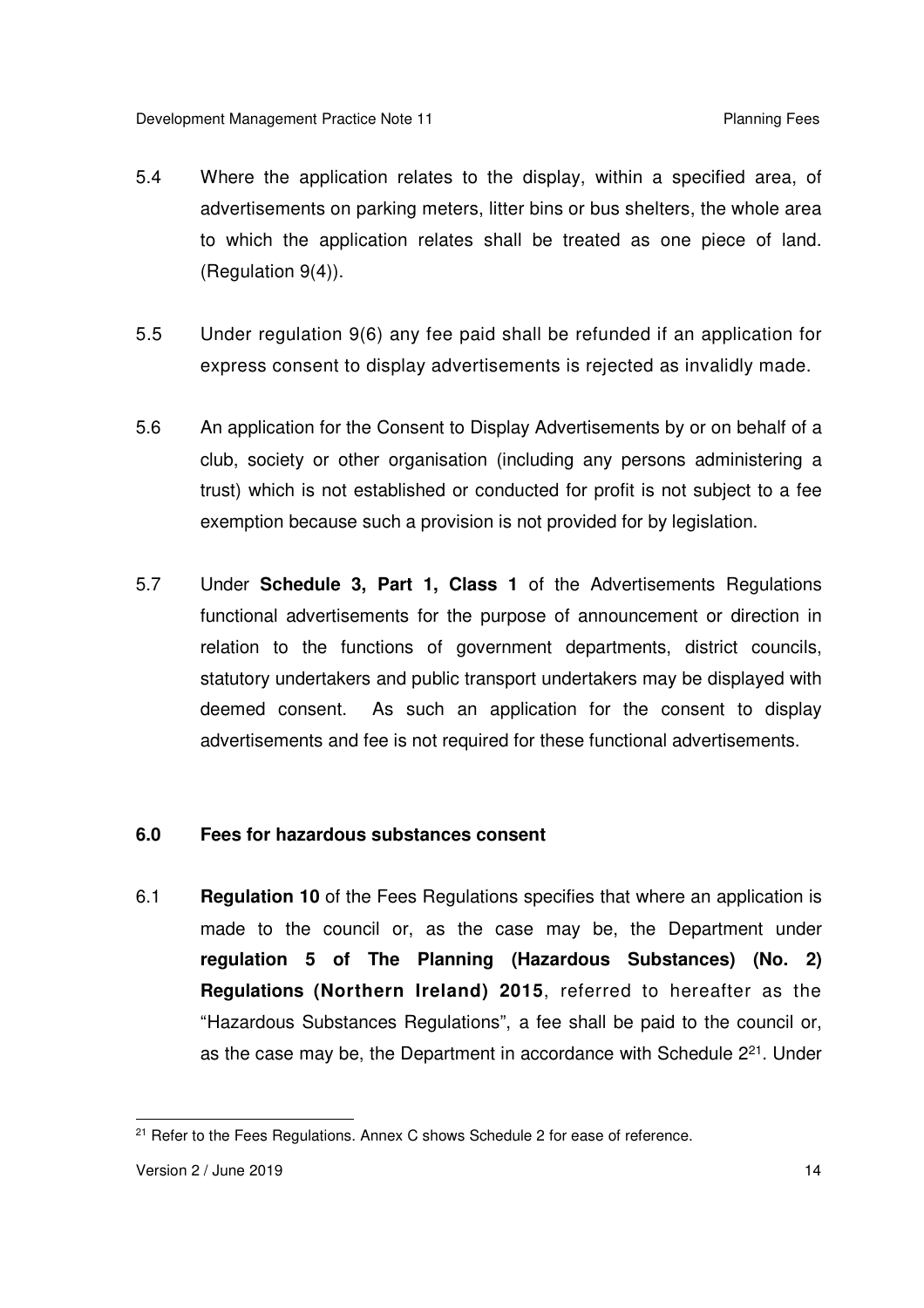**regulation 16** of the Hazardous Substances Regulations an application by a council for hazardous substances consent shall be made to the Department.

- $6.2$  Hazardous Substances on, over or under land' is:- The fee payable under Schedule 2 Category of Development '1. Presence of
	- $\bullet$  previous conditions) the fee is £347; where section 111(1) of the 2011 Act applies (new consent without
	- $\bullet$  specified in the application as the maximum quantity proposed to be present exceeds twice the controlled quantity the fee is £435; where section  $111(1)$  of the 2011 Act does not apply and the quantity
	- in all other cases the fee is £347.
	- $\bullet$  for the continuation of hazardous substances consent under section 116 of the 2011 Act. a fee of £694 shall be payable to the council in respect of an application
- 6.3 refunded if an application for hazardous substances consent is rejected as invalidly made. 6.3 Under **regulation 10(2)** of the Fees Regulations any fee paid shall be

#### $7.0$ **7.0 Fees for applications for certificates of lawful use or development (CLUDs)**

 7.1 **Regulation 12** of the Fees Regulations prescribes fees for applications made to a council for certificates of lawful use or development to which section 169 or 170 of the 2011 Act applies.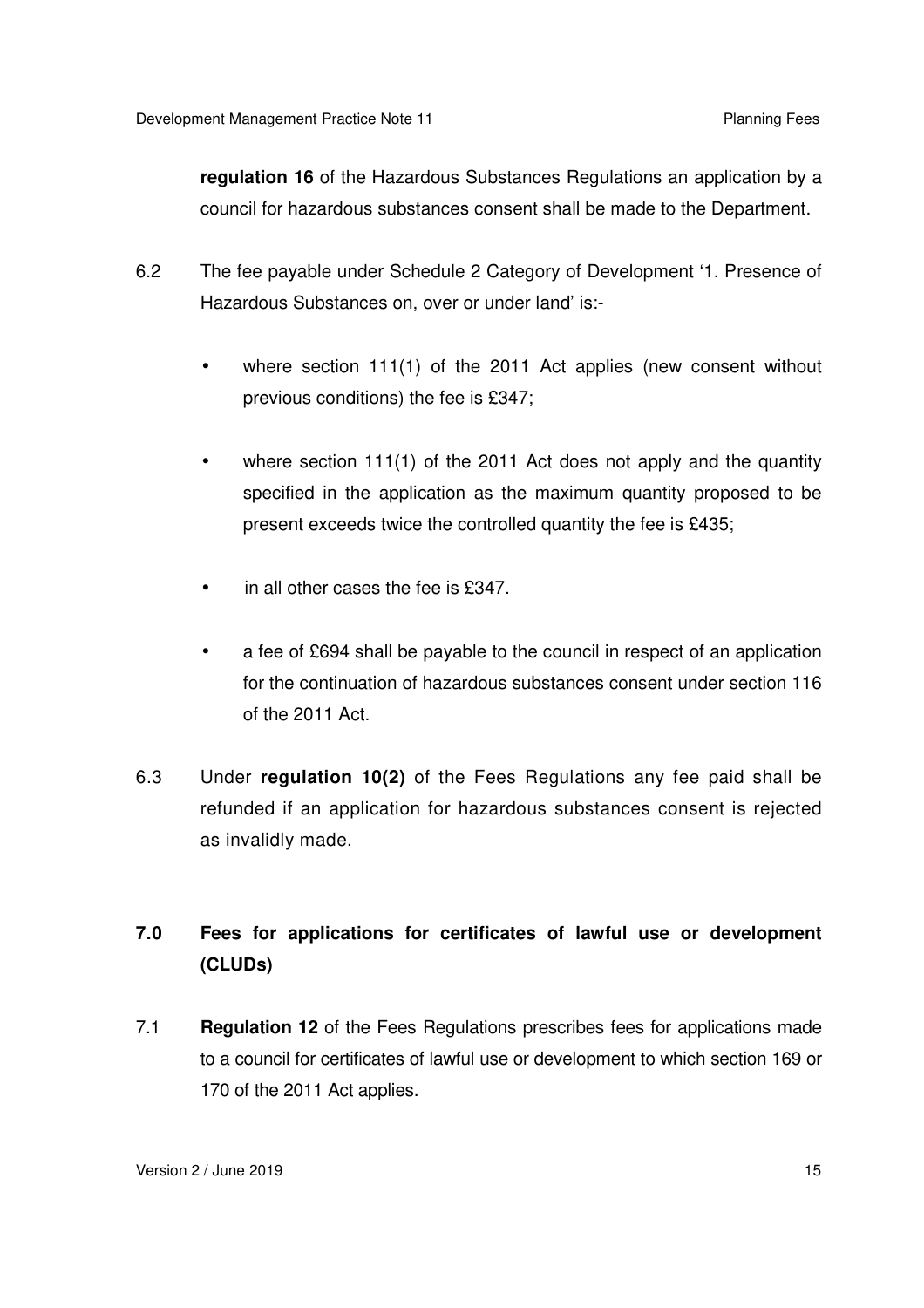- $7.2$  a certificate of lawful use or development is rejected as invalidly made. Under regulation 12(6) any fee paid shall be refunded if an application for
	- $(a)$ Fees for a certificate of existing lawful use or development
- $7.3$  made under Section 169(1)(a) or (b) (or under both sub-paragraphs as the case may be) is the amount that would be payable in respect of an application for planning permission for that use or to carry out the operations specified on the application (or an application to do both, as the case maybe). (Regulation  $12(3)(a)$ ). The fee for an application for a certificate of existing lawful use or development
- $7.4$  of or includes a use as one or more separate dwellinghouses the fee payable in respect of that application is £257 for each dwellinghouse subject to a maximum fee of £12,850 for the application. (Regulation 12(4)). Where a use specified in an application under Section 169(1)(a) is comprised
- $7.5$  constituting a failure to comply with any condition or limitation subject to which planning permission has been granted the fee is £257. (Regulation Where an application is made under section  $169(1)(c)$  in relation to a matter  $12(3)(b)$ ).
- $7.6$ sub-paragraphs) and under Section 169(1)(c) the fee payable is the sum of the fees that would have been payable if there had been an application under Section 169(1)(a) or (b) (or under both sub-paragraphs as the case may be) and a separate application under Section 169(1)(c). (Regulation 12(5)). Where an application is made under Section 169(1)(a) or (b) (or under both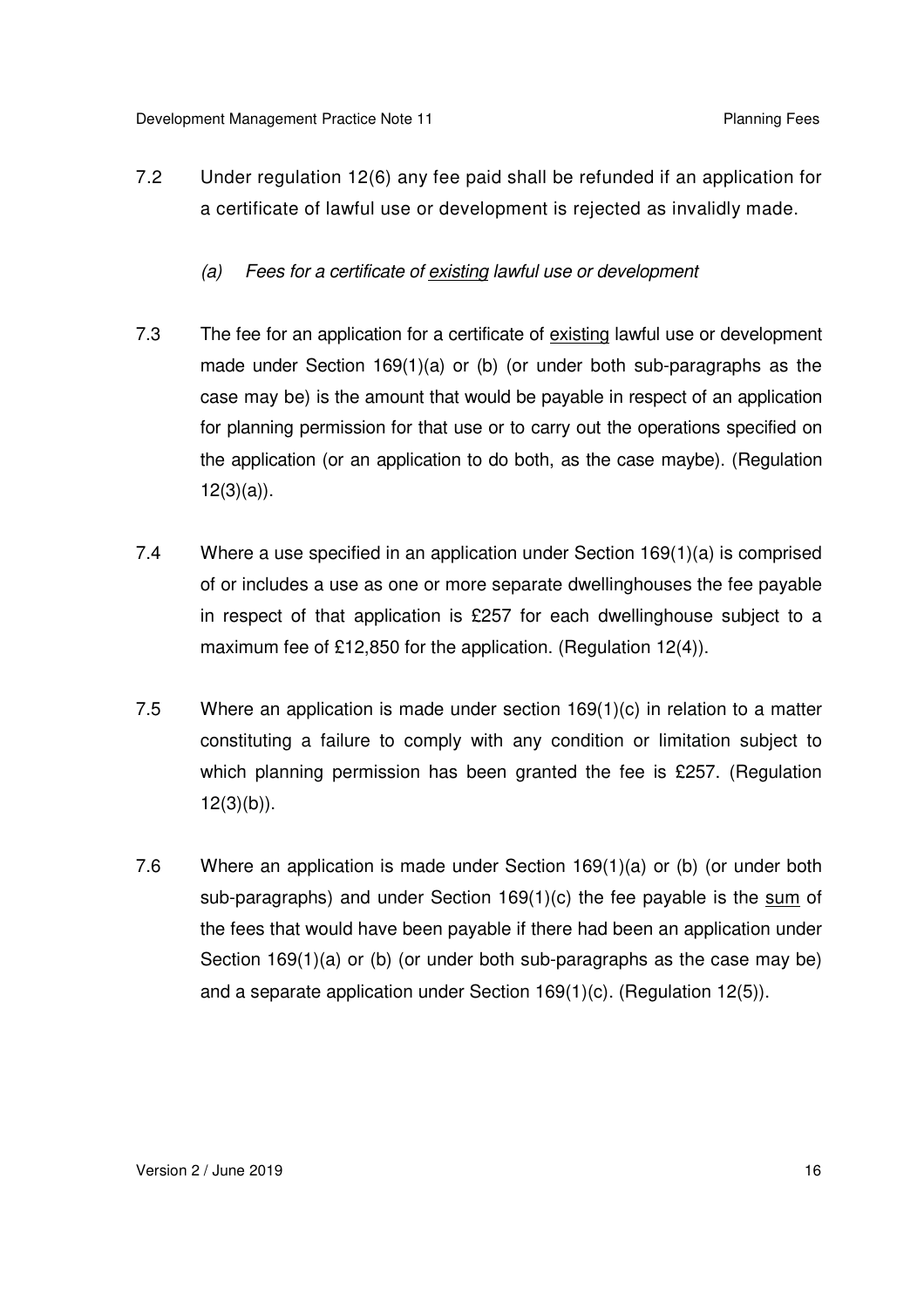#### *(b) Fees for a certificate of proposed lawful use or development*

 $7.7$ sub-paragraphs as the case may be) in relation to any proposed use of buildings or other land or any operational development proposed to be carried out in, on over or under the land is half the amount that would be payable in respect of an application for that use or to carry out the operations specified in the application. The fee for an application made under section  $170(1)(a)$  or (b) (or under both

#### *Fee exemptions for an application for certificate of lawful use or development*

- $7.8$  Development where the council is satisfied that it relates solely to the carrying out of operations specified in regulation 4 of the Fees Regulations for the purposes specified in that regulation<sup>22</sup>, i.e. a fee exemption for an application for works for a disabled person in the circumstances specified in the regulation. A fee exemption is available for an application for a Certificate of Lawful Use or
- 7.9 submitted from an applicant, or agent if acting on behalf of an applicant, to satisfy the council that it relates solely to the carrying out of operations specified in regulation 4. It is recommended best practice that the council requests evidence to be
- $7.10$  the submitted fee should not be offset against the fee for a subsequent Where a notice of refusal has been issued in respect of a CLUD application, planning application.
- $7.11$  (including any persons administering a trust) which is not established or conducted for profit is subject to a fee exemption if it complies with regulation 6 of the Fees Regulations. A CLUD application by or on behalf of a club, society or other organisation

 $\overline{a}$  $22$  Refer to paragraphs 4.9 to 4.12 (of this document).

Version 2 / June 2019 **17**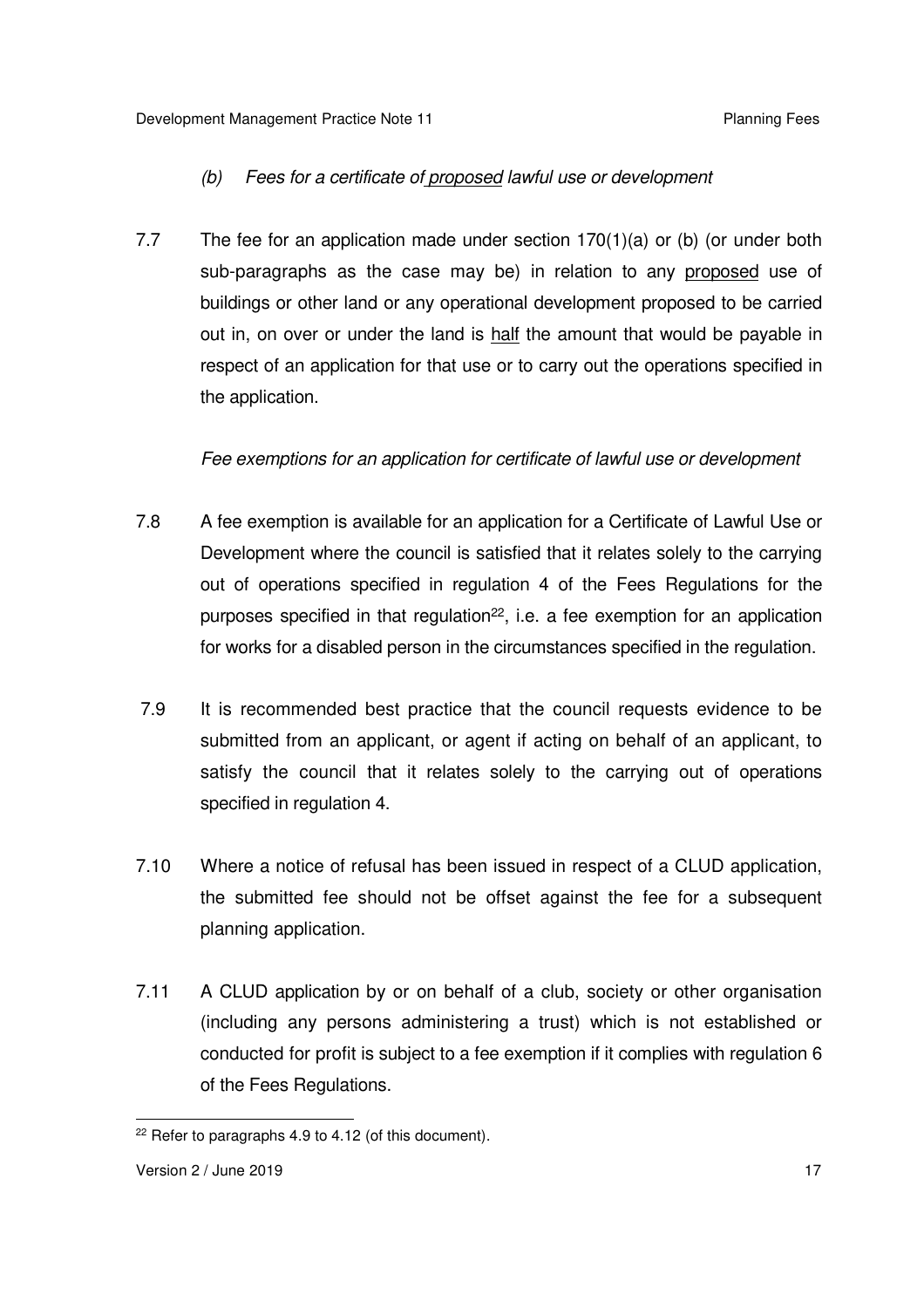#### **8.0 Fees for deemed planning applications**

 8.1 Regulations relating to fees, exemptions and refunds for deemed planning applications are included in separate legislation<sup>23</sup> made by the Executive Office<sup>24</sup>.

#### **matters for mixed development 9.0 Fees for applications for planning permission and approval of reserved**

- 9.1 Regulation 3(1) and (2) of the Fees Regulations lays down the requirement for a planning fee to be paid in relation to applications for planning permission and approval of reserved matters<sup>25</sup>.
- 9.2 **Paragraph 7** of Part 1 General Provisions of Schedule 1 as amended<sup>26</sup> sets out the provisions for the calculation of planning fees where a planning application includes more than one of the categories of development (i.e. mixed development) specified in Part 2 Scales of Fees.

## 9.3 Paragraph 7 is as follows:

 '(1) Where an application for planning permission includes more than one application shall be calculated in accordance with the following provisions. of the categories of development specified in Part 2 the fee for that

 (2) Unless the application includes any of categories 6, 8 and 9 an amount shall be calculated in accordance with the provisions of Part 2 for each category of development included in the application and the total of the

 $\overline{a}$ <sup>23</sup> The Planning Fees (Deemed Planning Applications and Appeals) Regulations (Northern Ireland) 2015 and any subsequent amendment regulations.

<sup>&</sup>lt;sup>24</sup> Formerly, the Office of the First Minister and Deputy First Minister (OFMDFM).

 $25$  Refer to section 4.0 (of this document).

<sup>&</sup>lt;sup>26</sup> Regulation 2 of the Amendment Fees Regulations 2015.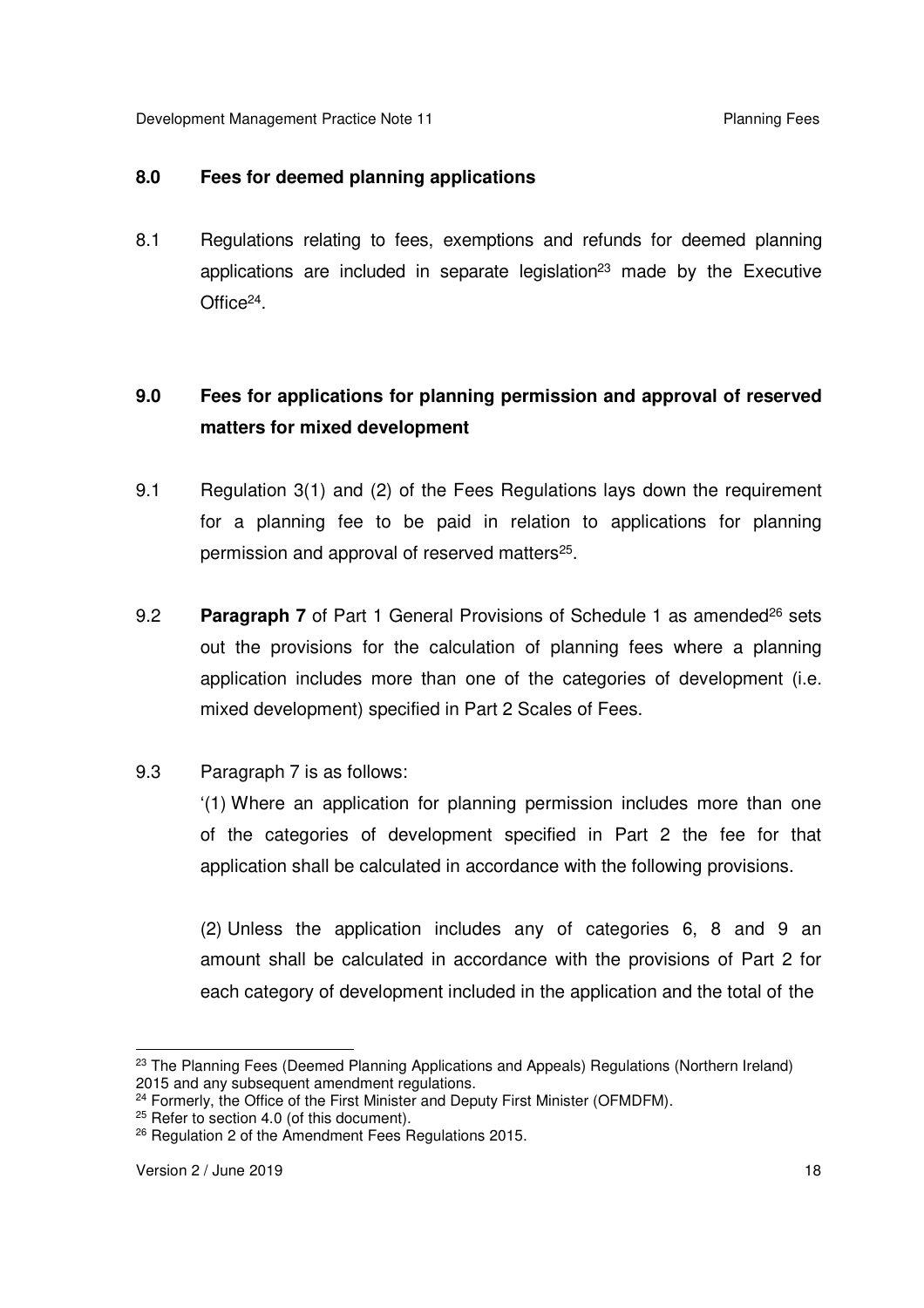amounts calculated for each of the categories of development shall be the fee.

 (3) Where the application includes any of categories 6, 8 and 9 an amount shall be calculated in respect of each category of development included in the application and the highest of the amounts so calculated shall be the fee.

 (4) Where a building is to contain floor space which it proposes to use for the purposes of providing common access or common services or facilities for persons occupying or using that building for development within category 3 and/or category 7 (such floor space being referred to below as "common floor space"), the category 5 and/or category 7 floor space shall be assessed, in relation to that building, as including such proportion of the common floor space as the category 5 and/or category 7 floor space in the building bears to and for persons occupying or using it for development within category 5 the gross floor space in the building.'

- 9.4 All the relevant categories of development in an application should be identified when applying paragraph 7 of Part 1 General Provisions in order that the correct fees are calculated and paid.
- 9.5 includes more than one of the categories of development (i.e. mixed development) in Part 2 Scales of Fees but does not include categories 6, 8 and 9 (which are site area based categories), an amount shall be calculated for each category of development included in the application and the total of the amounts calculated for each category of development shall be the fee. This establishes a broad rule which means that fees are calculated for each applicable category of development included in a planning application and Under paragraph 7(2), for a planning application for development that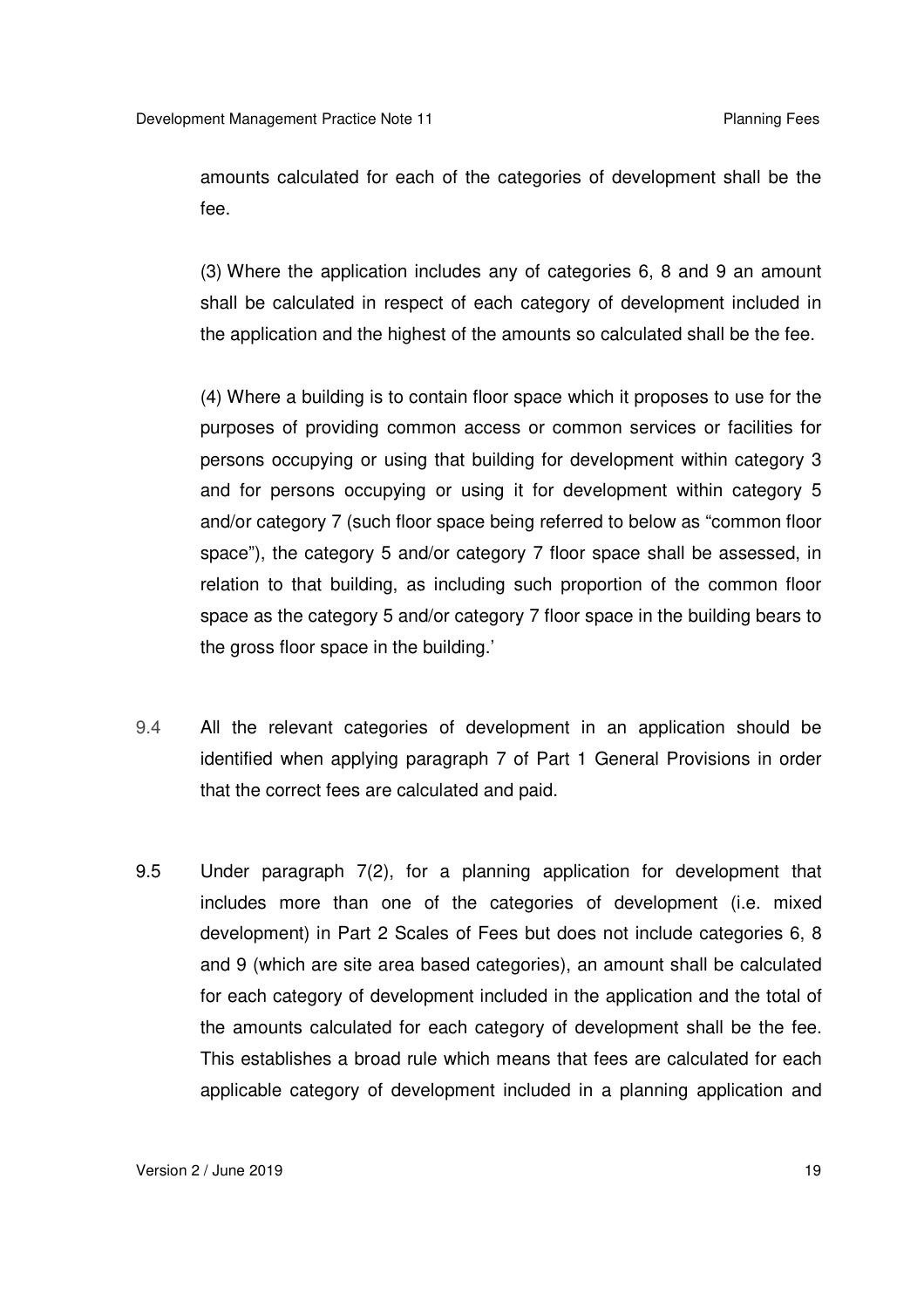they are added together to obtain the fee payable, but only if categories 6, 8 and 9 are not included in the application.

- $9.6$  includes more than one of the categories of development (i.e. mixed development) in Part 2 Scales of Fees and includes any of categories 6, 8 and 9 (which are site area based categories), an amount shall be calculated for each category of development and the highest of the amounts so calculated shall be the fee. This establishes an exception to the broad rule referred to above which means that fees are calculated for each applicable category of development included in a planning application, but where the application includes any of categories 6, 8 and 9, the highest of the amounts so calculated shall be the fee payable. Under paragraph 7(3), for a planning application for development that
- 9.7 Regulation 11 of the Fees Regulations may apply to applications for mixed development that is EIA development<sup>27</sup>. Note, in some instances the additional fee for EIA development as per

#### *Common floor space*

9.8 amended<sup>28</sup>, where a building includes common access or common services or facilities floor space areas (i.e. common floorspace such as foyers serving development within category of development 3 (unit based fee) and categories 5 and/or 7 (floor space based fees), these category 5 and/or 7 floor space areas shall be assessed and include such proportion of the common floor space as being pro rata the gross floor space for categories 5 Under paragraph 7(4) of Part 1 General Provisions of Schedule 1 as

 $\overline{a}$  $27$  Refer to paragraphs 4.6, 4.7 and 13.13 (of this document).

<sup>&</sup>lt;sup>28</sup> Regulation 2 of the Amendment Fees Regulations 2015.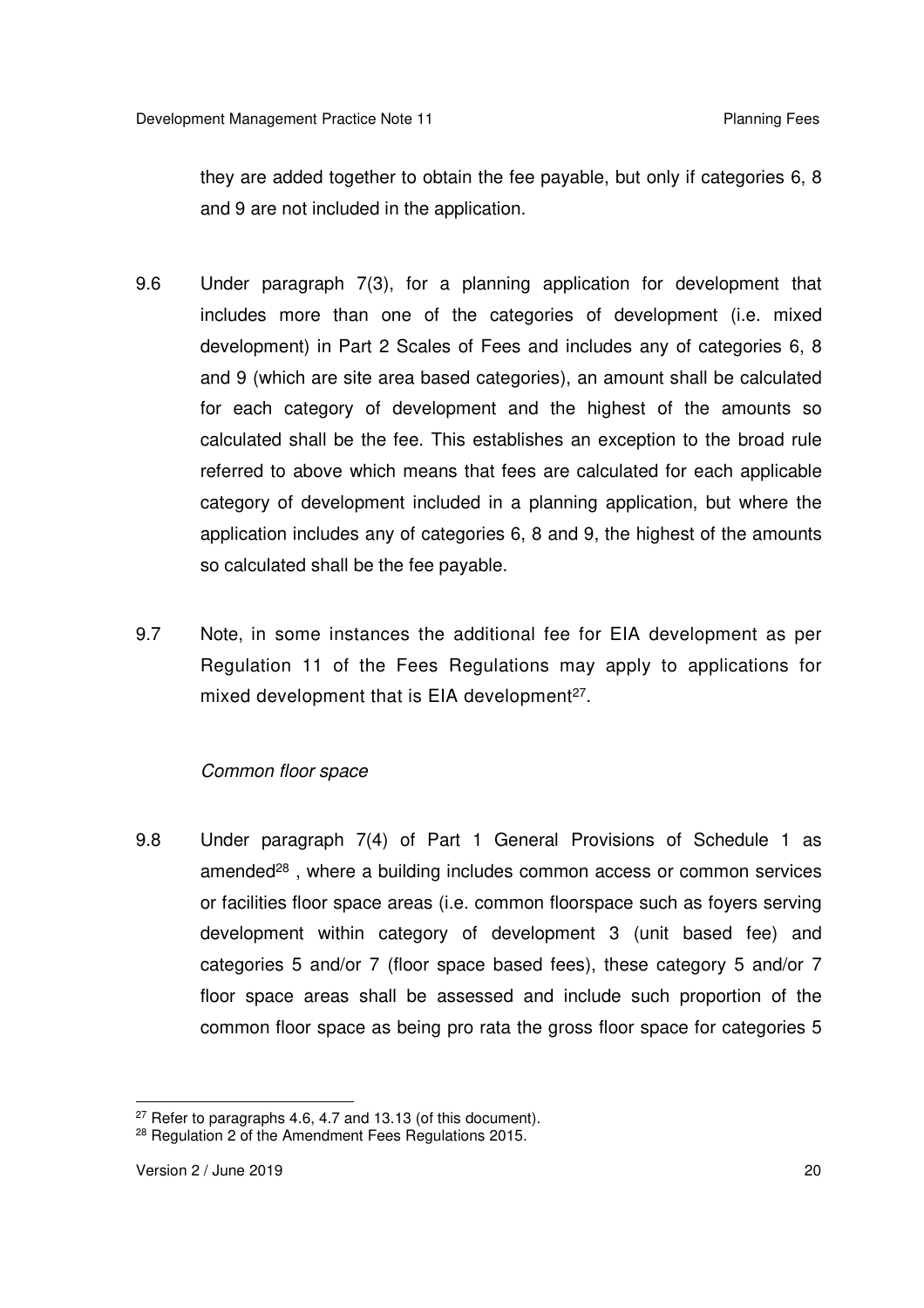and/or 7 in the building. This ensures that such common floor space areas are included in fee calculations and fees are correctly charged.

#### *Outline Applications*

- 9.9 may be, the Department, under category of development 1 the fee payable for all buildings (other than a single dwelling house) is based on the total application site area at a fee of £257 for each 0.1 hectare of the site area subject to a maximum of £10,280, i.e. the site outlined in red (or shaded in red) on a metric site plan is measured and a fee of £257 per 0.1 hectare is applied to calculate the fee payable. In the case of an outline application submitted to the council or, as the case
- $9.10$  category of development 2, the fee payable is £433. In the case of an outline application for a single dwelling house under
- $9.11$  development proposal in an outline planning application, the amount of fee payable for each category is calculated and added together to obtain the total fee payable in accordance with the provisions of paragraph 7 of Part 1 of Schedule 1 of the Fees Regulations. In the event that both categories of development 1 and 2 are applicable in a

#### **10.0 Other planning application fees matters**

#### Fees for retrospective applications for planning permission

 $10.1$  be made to a council or the Department for development carried out before the date of the application. The planning fee for such a retrospective application is the full amount that would be payable in respect of an 10.1 Under **section 55** of the 2011 Act, an application for planning permission can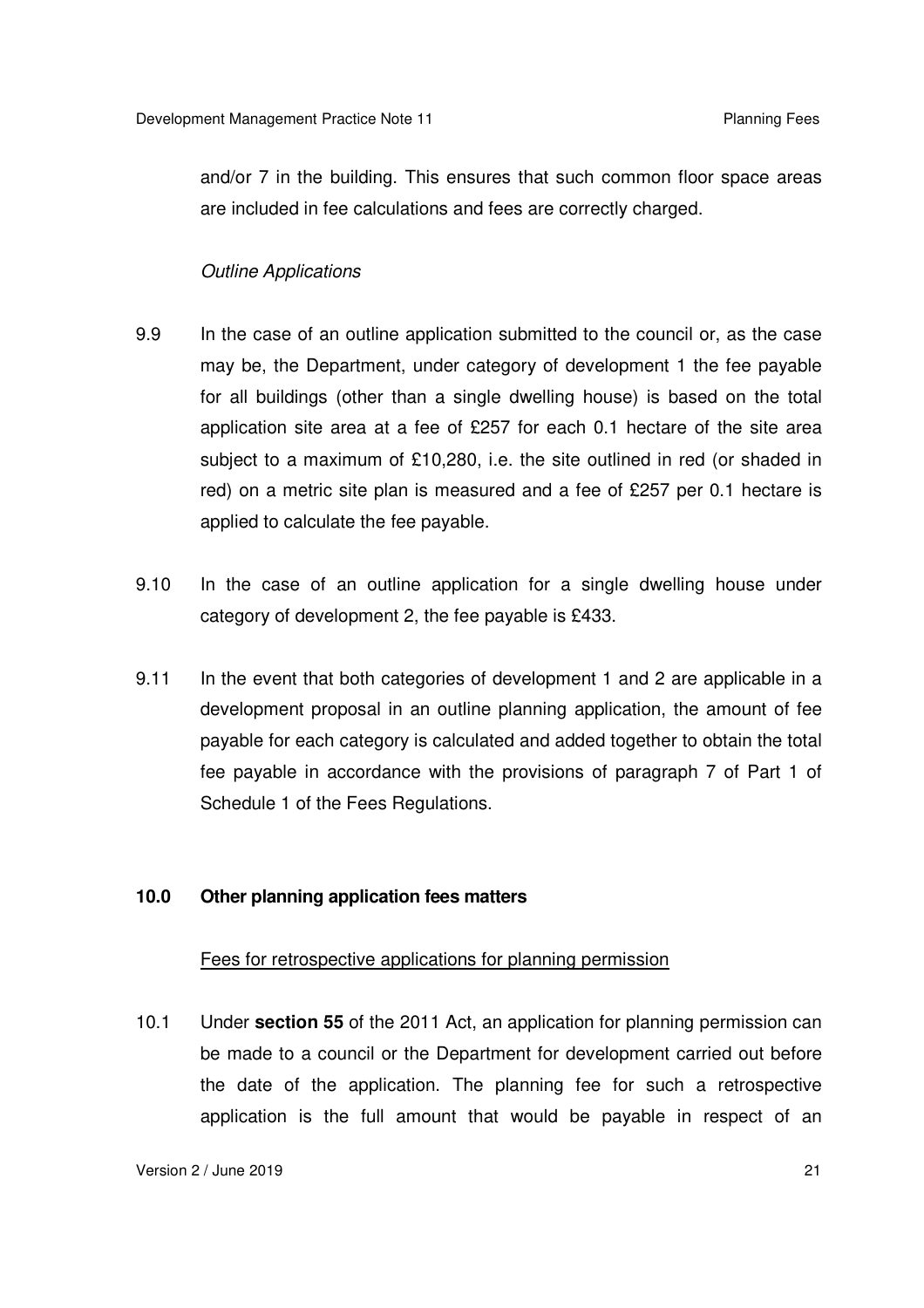application for planning permission for the development specified in the application.

# Fees for alternative development proposals on the same site

 $10.2$  may be submitted at the one-time to the council or, as the case may be, the Department and a planning fee is required for each alternative application. This applies equally to full or outline applications for planning permission and for approval of reserved matters. Multiple applications for alternative development proposals on the same site

#### Fees for cross boundary applications

 $10.3$  boundary / boundaries between two or more council areas), the appropriate councils will have to decide how to handle such an application and the fees payable and make this known to the applicant, or agent if acting on behalf of an applicant. Where an application is a cross boundary application (i.e. it straddles the

# Fees for an interested council to develop their own land

 $10.4$  **General Regulations (Northern Ireland) 2015**, referred to hereafter as the "General Regulations", an application for planning permission by an interested council<sup>29</sup> wanting to develop any land of that council, or for development of any land by an interested council jointly with any other person, attracts planning fees in accordance with the Fees Regulations. 10.4 Under **section 79** of the 2011 Act and **regulation 3 of The Planning** 

 $\overline{a}$  $29$  Refer to section 79(6) of the 2011 Act for the meaning of an interested council.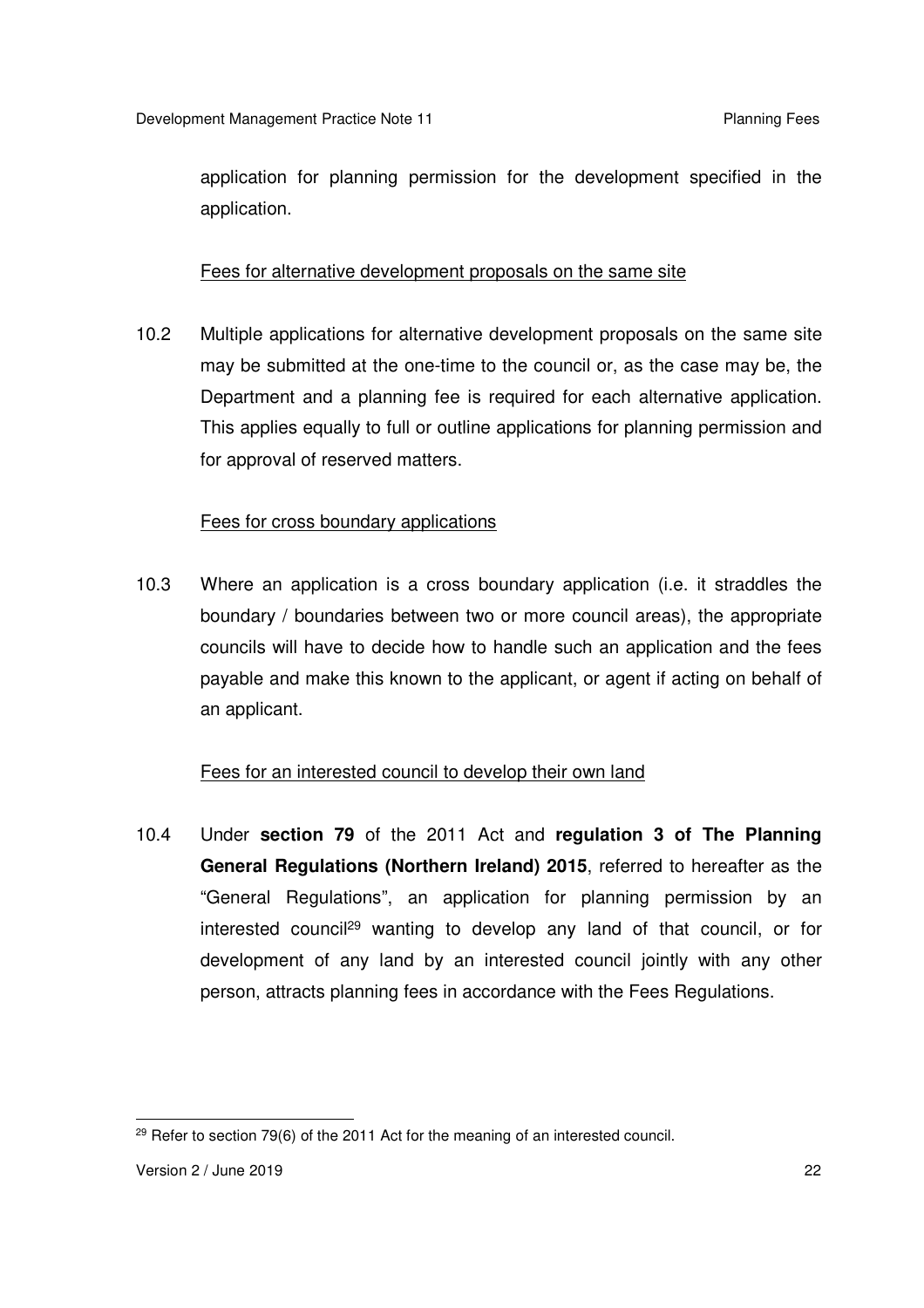# Fees for crown development

 10.5 Under **section 211** of the 2011 Act, the Act applies to the Crown except for a few provisions. Consequently, the Crown has to submit applications for planning permission and such applications attract planning fees in accordance with the Fees Regulations.

#### **11.0 Fees for appeals**

- $11.1$  Commission, referred to hereafter as the Commission, is included in separate legislation<sup>30</sup> made by The Executive Office<sup>31</sup>. The provision for paying a fee for an appeal to the Planning Appeals
- $11.2$ on the Commission's website at https://www.pacni.gov.uk. Further information on the Commission and the appeals system may be found

## **12.0 Method of calculation for planning fees**

 $12.1$  an application and is normally shown edged in red as one continuous line or shaded in red. Other lands under the control of an applicant are normally shown edged in blue. Further information<sup>32</sup> about completing and submitting applications, including plan drawings, can be accessed on the Planning Portal An application site is identified on a metric scale location plan accompanying at https://www.planningni.gov.uk and the NI Direct at https://www.nidirect.gov.uk.

 $\overline{a}$ <sup>30</sup> The Planning Fees (Deemed Planning Applications and Appeals) Regulations (Northern Ireland) 2015 and any subsequent amendment regulations.

<sup>&</sup>lt;sup>31</sup> Formerly the Office of the First Minister and Deputy First Minister (OFMDFM).

 $32$  Includes the 'Explanatory Notes on Applying for Planning Permission, Approval of Reserved Matters and Other Types of Planning Consent', the 'Applicant Advice for Completion of Planning Application Form (Form P1)' and the 'Planning Fees - Explanatory Notes for Applicants' documents.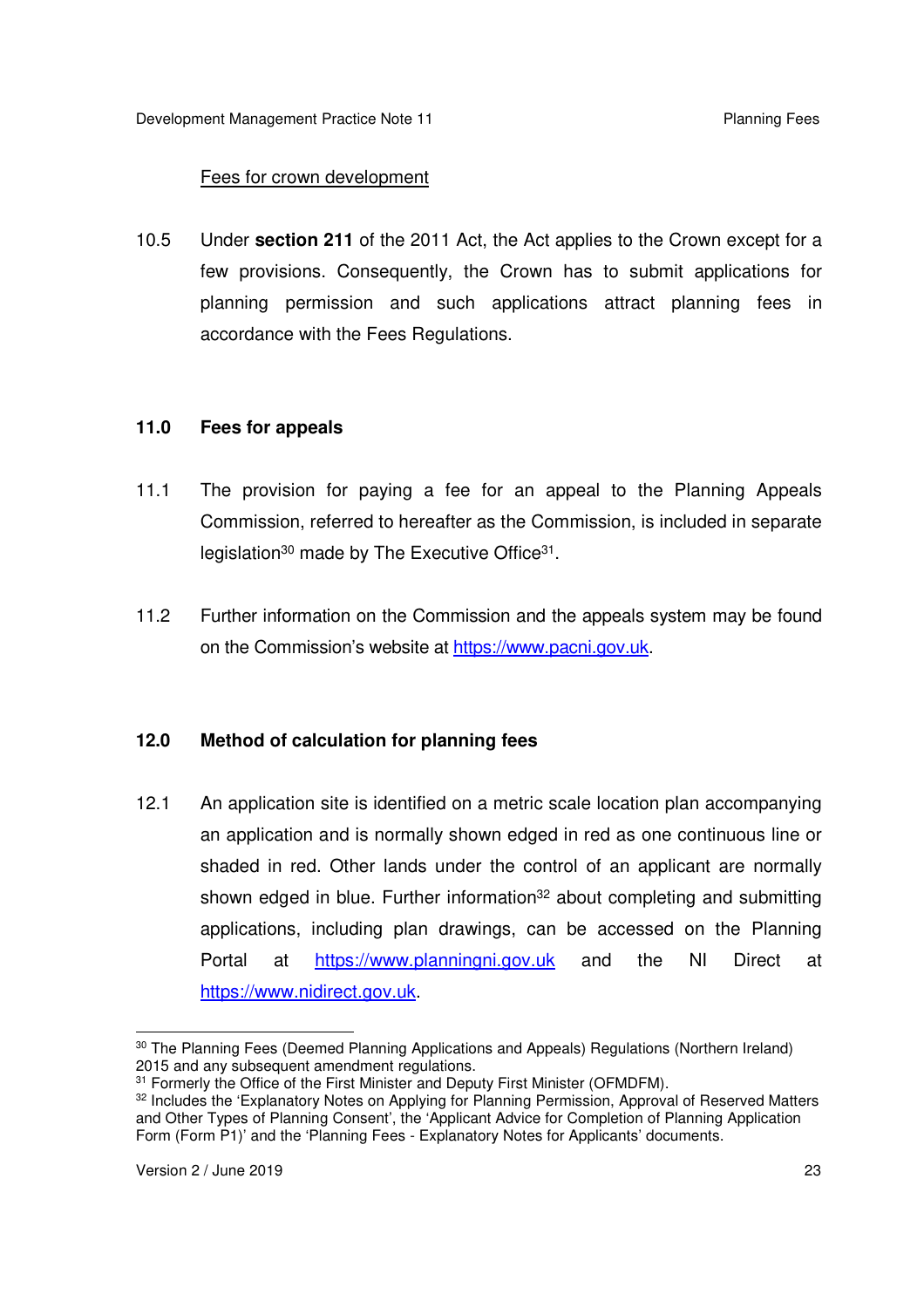- $12.2$  area, gross floor space area, the number of dwelling units proposed or a flat rate fee or a combination of such depending upon the category or categories of development involved. The unit of measurement for each category of development is set out in the fee payable band column of Part 2 Scales of Fees. Under the Fees Regulations the calculation of planning fees is based on the site
- $12.3$  Drawings marked "do not scale or not to scale" must not be used to calculate planning fees. 12.3 The dimensions on all drawings should be shown in metric measurement**.**

#### Site area

 $12.4$  Regulations, in relation to the calculation of fees, site area means 'the site area to which the application relates'. The site area based categories of development under Part 2 Scale of Fees of Schedule 1 are 1, 6, 8 and 9. Under paragraph 5(a) of Part 1 General Provisions of Schedule 1 of the Fees

#### Gross floor space area

- $12.5$  Regulations in relation to the calculation of fees for categories of development 5, 7 and 12(b), 'the area of gross floor space to be created shall be ascertained by external measurement of the floor space, whether or not it is bounded (wholly or partly) by external walls of a building'. 12.5 Under paragraph 6(1) of Part 1 General Provisions of Schedule 1 of the Fees
- $126$  shown within the application site. When measuring gross floor space area, party walls should be measured to their centre line. The measurement of gross floor space does not include areas inside a building which are not readily usable e.g. loft spaces. Gross floor space area includes all the storeys to be created by buildings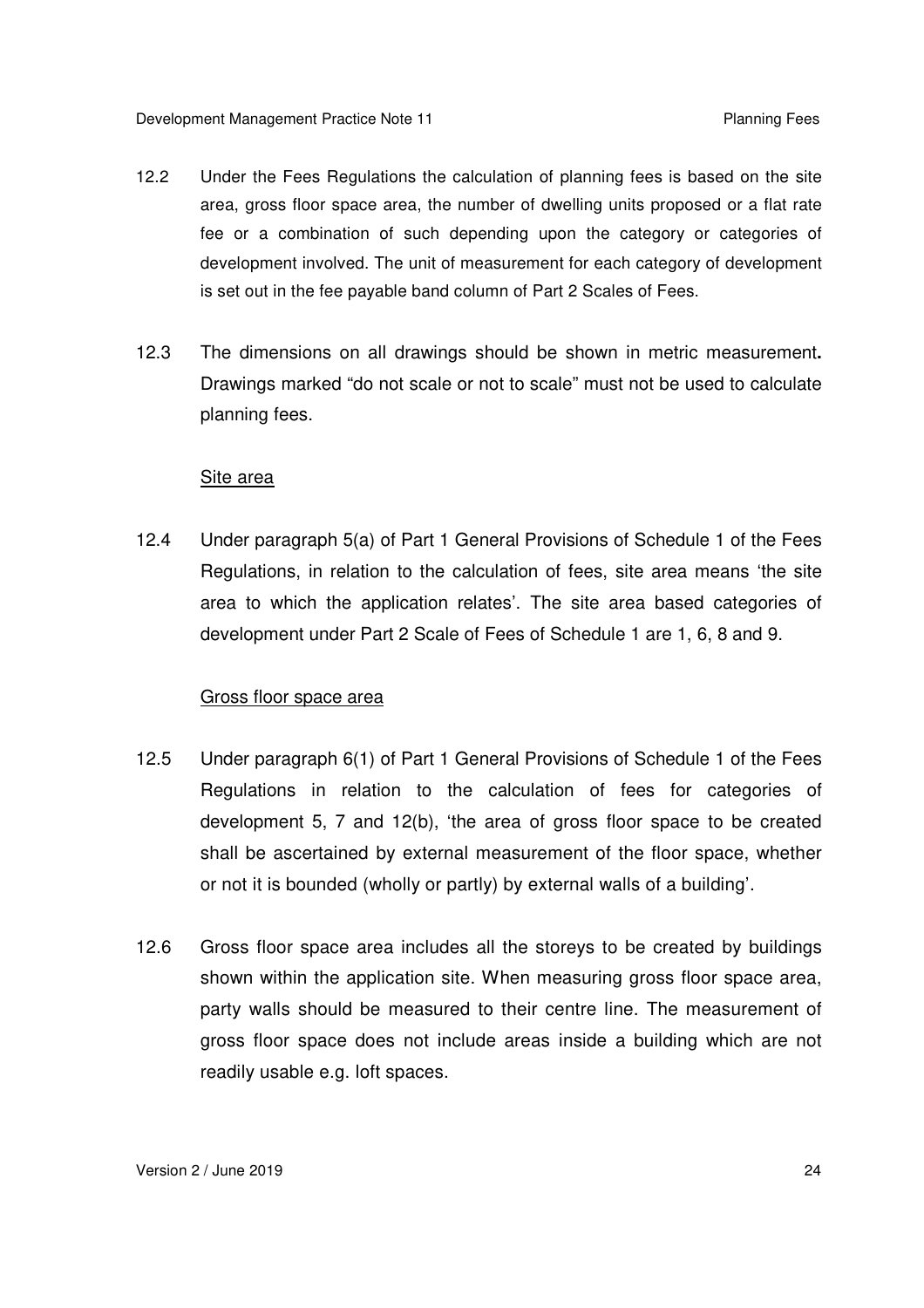#### $12.7$ For fee purposes gross floor space includes:

- perimeter wall thickness and projections;
- areas occupied by internal walls and partitions;
- columns, piers, chimney-breasts, stairwells and the like;
- $\bullet$  the main roof level; and lift rooms, plant rooms, tank rooms and fuel stores whether or not above
- open sided covered areas and enclosed car-parking areas.
- $12.8$ For fee purposes gross floor space excludes:
	- open balconies;
	- open covered ways or minor canopies;
	- $\bullet$ open vehicle parking areas;
	- terraces and the like;
	- domestic outside WCs and coalhouses; and
	- $\bullet$ • areas with a headroom of Iess than 1.5 m (except under stairways).
- $12.9$  dependent upon the area of gross floor space to be created by a building development within an application site. The calculation of such fees is not affected where there is also an existing building or buildings to be demolished on an application site. The calculation of fees for categories of development 5, 7 and 12(b) is

#### Rounding up the site area / floorspace

 12.10 Where the site area is not an exact multiple of the unit of measurement, the amount remaining is to be taken to the next whole unit for fees purposes, i.e. rounded up, in accordance with paragraph 5(b) of Part 1 General Provisions of Schedule 1 of the Fees Regulations.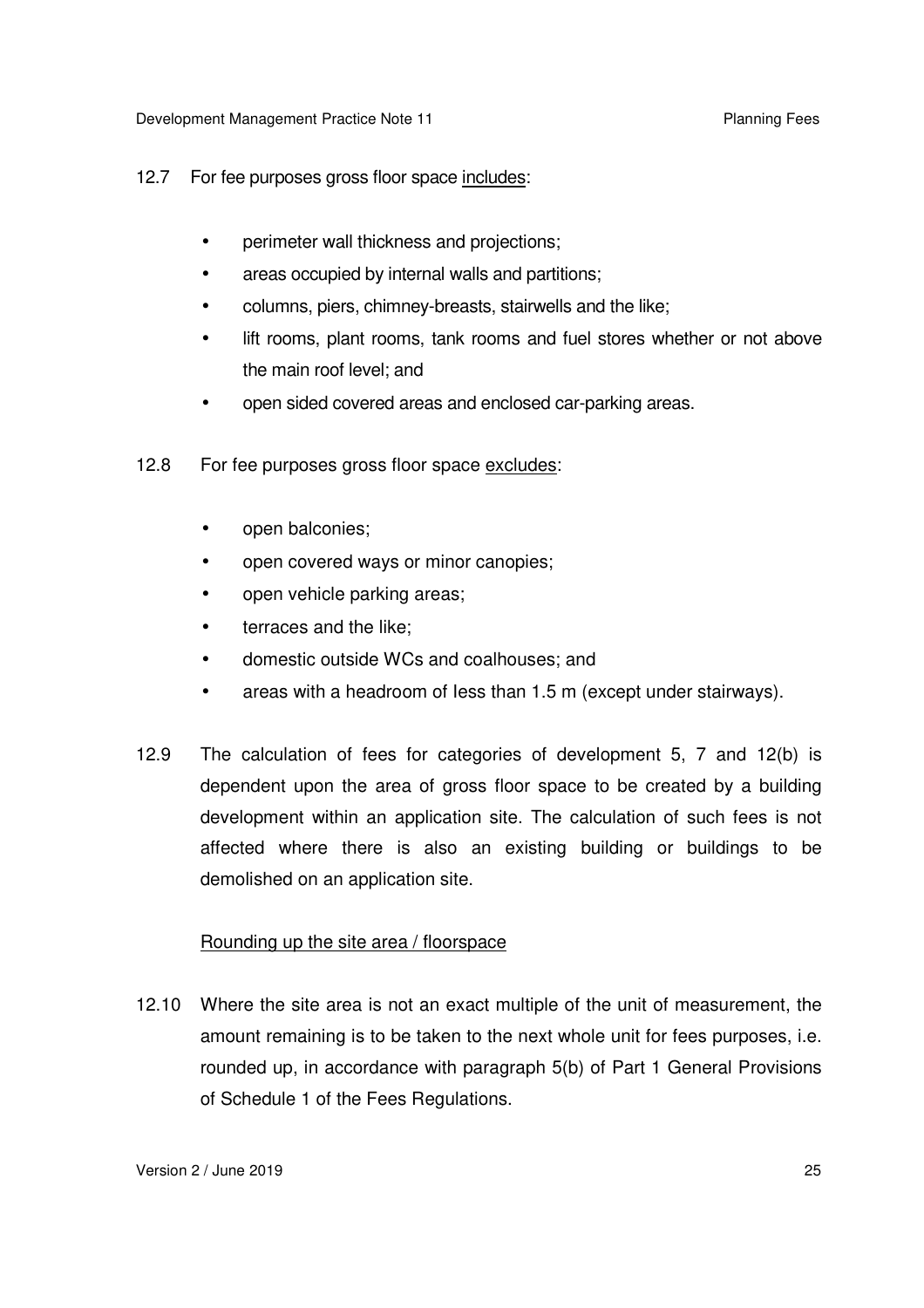- 12.11 Where gross floor space for development within category of development 5 or 12(b) is not an exact multiple of 75 sq.m, the area remaining shall be treated as 75 sq.m for fees purposes, i.e. rounded up, in accordance with paragraph 6(2) of Part 1 General Provisions of Schedule 1 of the Fees Regulations.
- 12.12 Where gross floor space for development within category of development 7 is not an exact multiple of 500 sq.m, the area remaining shall be treated as 500 sq.m for fees purposes, i.e. rounded up, in accordance with paragraph 6(3) of Part 1 General Provisions of Schedule 1 of the Fees Regulations.

#### **13.0 Payment of planning fees and related matters**

 $13.1$  in relation to the payment of planning fees and related matters. The following sub-sections provide guidance for users of the planning system

#### When should planning fees be submitted?

 $13.2$  Department, a planning fee is paid where prescribed in planning legislation (i.e. under regulations 3, 9, 10 and 12, regulation 11 for EIA development and Schedules 1 and 2 of the Fees Regulations). Where an application is made to a council or, as the case may be, the

#### To whom are planning fees payable?

 13.3 Applications that attract planning fees must be paid to the appropriate council or, as the case may be, the Department in accordance with the 2011 Act,  **The Planning (General Development Procedure) Order (Northern**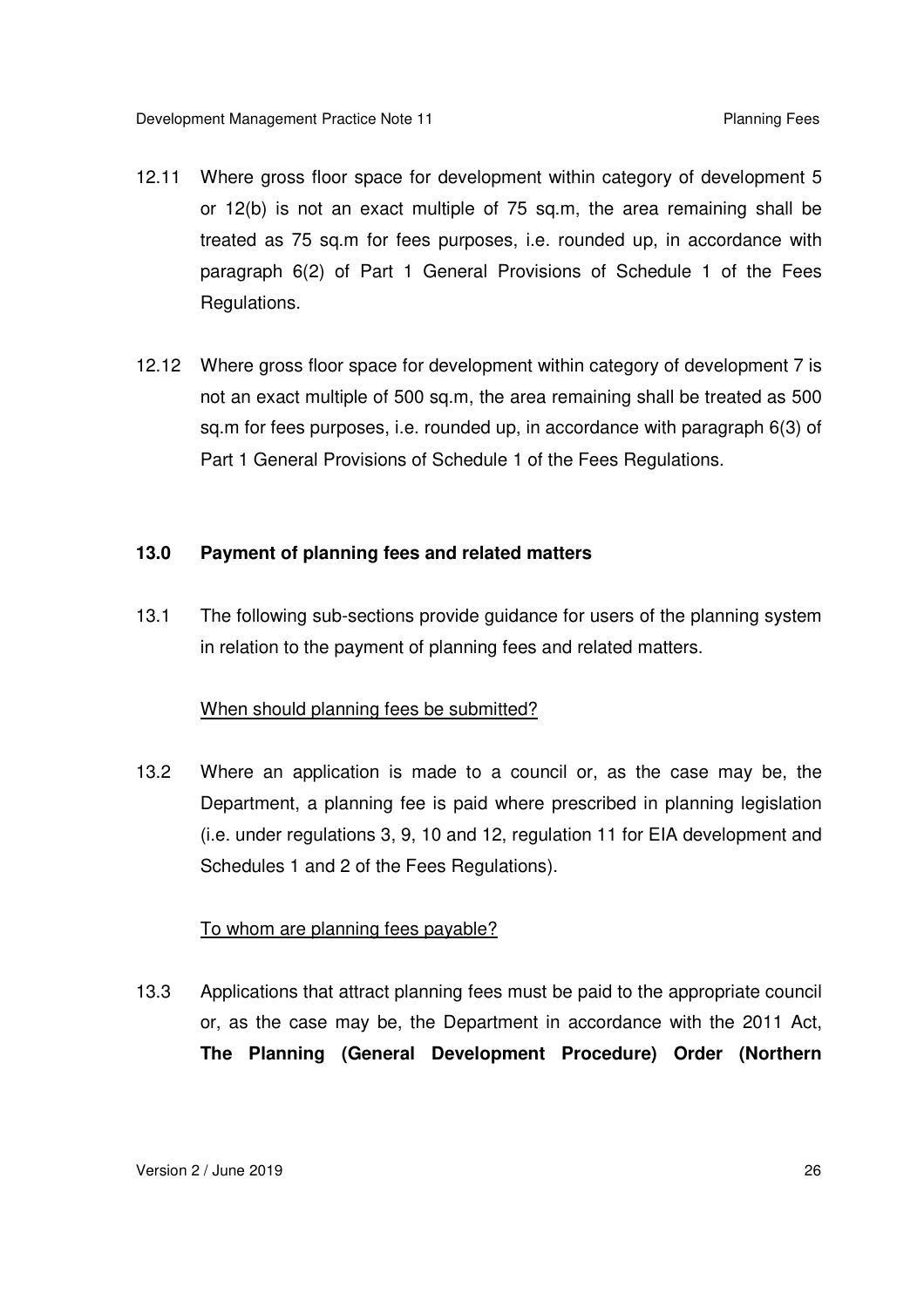**Ireland) 2015**, referred to hereafter as the "GDPO33", the **Planning (Development Management) Regulations (Northern Ireland) 2015,**  referred to hereafter as the "Development Management Regulations"<sup>34</sup>, and the Fees Regulations as follows:

- • Applications and accompanying fees are submitted to the council for planning applications for local and major development<sup>35</sup>, applications for certificates of lawful use or development and applications for consent to display advertisements. This also includes applications for hazardous substances consent, except that any application by a council for hazardous substances consent shall be made to the Department<sup>36</sup>.
- • Applications and accompanying fees are submitted to the Department include planning applications for regionally significant development<sup>37</sup> and applications by a council for hazardous substances consent.
- $13.4$ submitted, then contact the appropriate council<sup>38</sup> for assistance. If anyone is in any doubt as to where an application and fees should be

#### Are Planning Fees subject to Value Added Tax (VAT)?

13.5 Planning fees are not subject to Value Added Tax (VAT).

<sup>36</sup> Refer to paragraph 6.1 (of this document).

 $\overline{a}$ <sup>33</sup> Amended by the Planning (General Development Procedure) (Amendment) Order (Northern Ireland) 2016.

<sup>&</sup>lt;sup>34</sup> Amended by the Planning (Development Management) (Amendment) Regulations (Northern Ireland) 2015.

 $35$  Refer to section 26 of the 2011 Act and Regulations 2 and 3 and the Schedule of the Development Management Regulations.

<sup>&</sup>lt;sup>37</sup> Refer to section 26 of the 2011 Act and Regulations 2 and 3 and the Schedule of the Development Management Regulations.

<sup>&</sup>lt;sup>38</sup> Council contact details are available via the DfI website at https://www.infrastructure-ni.gov.uk/articles/ni-planning-system, the NI Direct website at

 https://www.nidirect.gov.uk/contacts/local-councils-in-northern-ireland and the Planning Portal at https://www.planningni.gov.uk.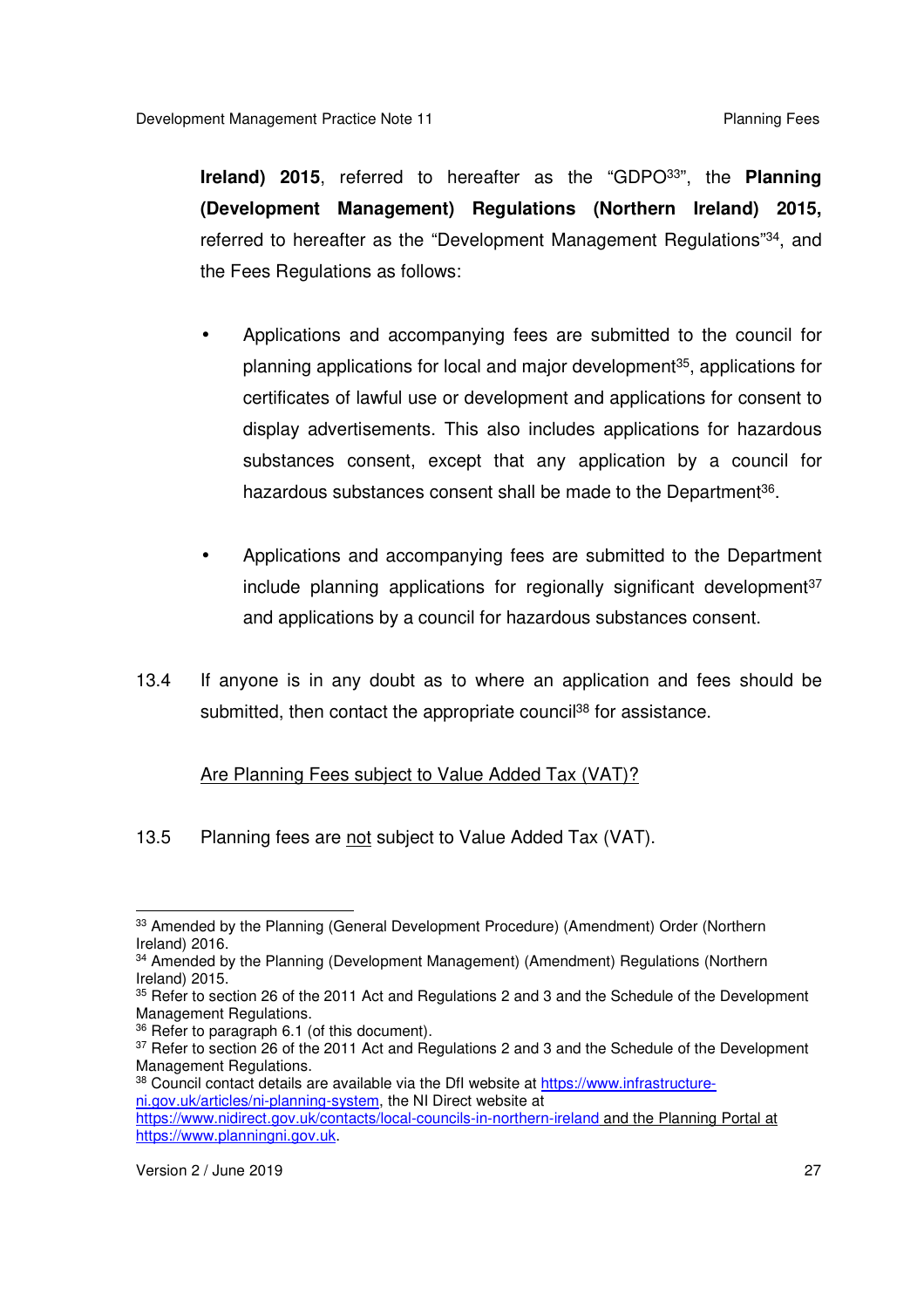# What are the methods of payment for fees?

 13.6 An applicant, or agent if acting on behalf of an applicant, is advised to refer to the website of the appropriate council about the available methods of payment<sup>39</sup> in relation to applications that are to be submitted to the council, or contact the appropriate council for assistance. An applicant, or agent if acting on behalf of an applicant, is advised to refer to the Planning Portal about the available methods of payment<sup>40</sup> in relation to applications that are to be submitted to the Department, or contact the Department<sup>41</sup> for assistance.

## Validation of applications and planning fees

- $13.7$  Department is subject to validation, which involves checking that all the required information has been received, and this includes checking that the correct amount of planning fee has been submitted where required by the Fees Regulations. An application is not considered to be valid until the correct fee is received. Every application submitted to the council or, as the case may be, the
- $13.8$  applications should contain for the different types of applications that require fees are set out in subordinate legislation as follows: Further to the requirements of the 2011 Act, specific requirements as to what
	- • applications for planning permission, approval of reserved matters and certificates of lawful use or development – refer to the GDPO

<sup>40</sup>Refer to the 'Planning Fees - Explanatory Notes for Applicants' document available via the link on the Planning Portal homepage to the Planning Application Fees page.

<sup>41</sup> DfI contact details are available via the DfI website at https://www.infrastructure- ni.gov.uk/articles/ni-planning-system, the NI Direct website at https://www.nidirect.gov.uk/contacts/contacts-az/department-infrastructure and the Planning

Portal at https://www.planningni.gov.uk.

 $\overline{a}$ <sup>39</sup> Refer to the 'Planning Fees - Explanatory Notes for Applicants' document available via the link on the Planning Portal homepage to the Planning Application Fees page.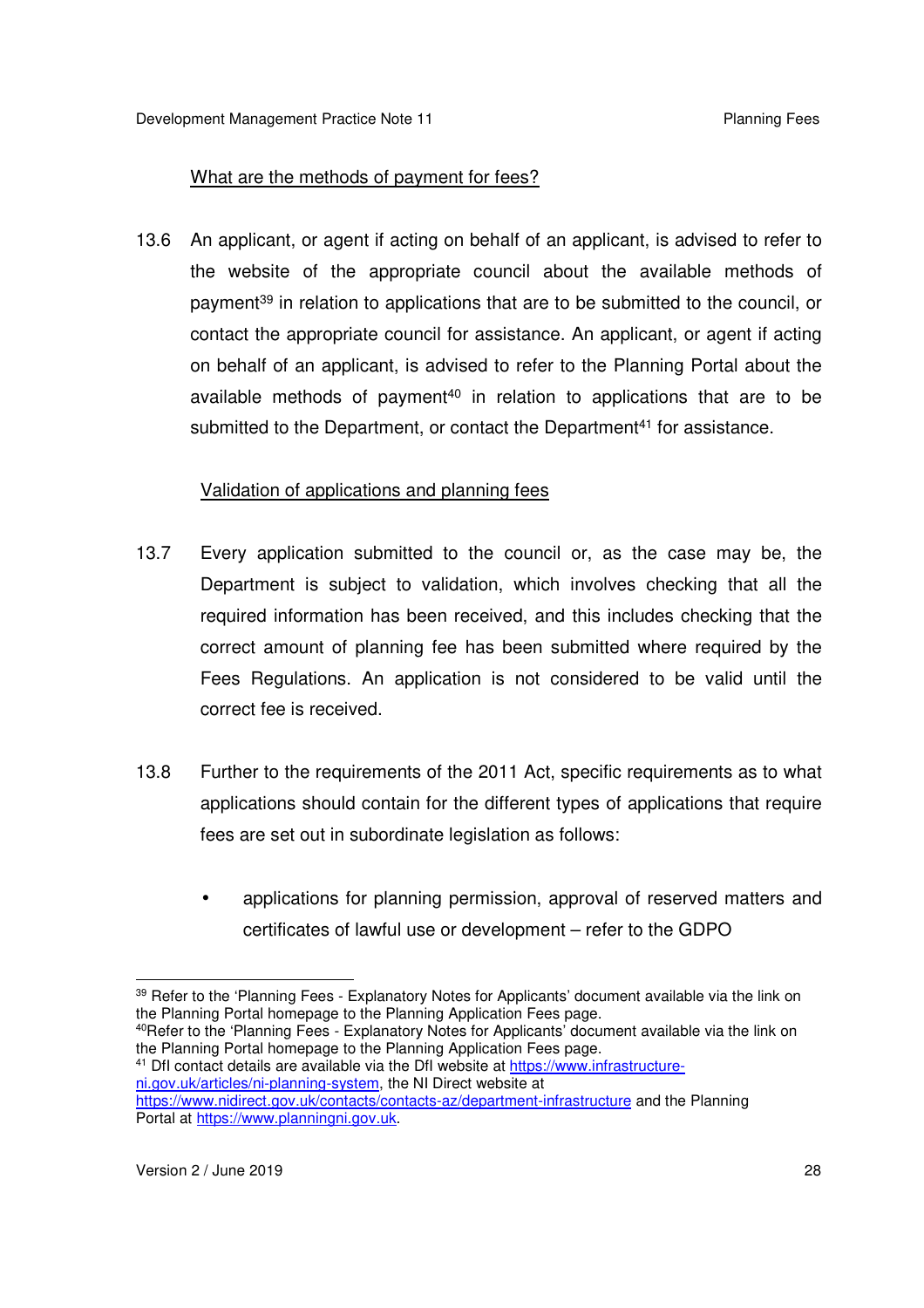- • applications for consent to display advertisements refer to the Advertisements Regulations
- • applications for hazardous substances consent refer to the Hazardous Substances Regulations.
- $13.9$  must be accompanied by any fee payable under the Fees Regulations.  **Article 20** of the GDPO establishes the time periods for decisions for applications made to the council under Articles 3 (applications for planning permission) and 11 (applications for CLUDs) and one of the events that has to occur to establish the date such applications were received is any fee required to be paid in respect of the application has been paid to the council. 13.9 Under **Article 3(3)(i)** of the GDPO an application for planning permission
- 13.10 An application that is not accompanied by a planning fee or where the fee is underpaid shall be made invalid<sup>42</sup> and returned, including the underpaid fee.
- 13.11 A planning fee is always determined on the basis of an application as made i.e. as submitted and accepted as valid by the council or, as the case may be, the Department.
- 13.12 It is recommended best practice that the council or, as the case may be, the Department should keep on the application file one copy of all drawings, including all superseded drawings (which should be clearly stamped 'superseded') received and used as a basis to calculate the planning fee at the time of validation. The one copy of drawings to be kept on file, including superseded drawings, must include the metric scaled site location map that identifies an application site by a continuous red line or shaded in red. This practice will allow an application planning fee to be checked and audited at any time.

 $\overline{a}$ <sup>42</sup> Refer to paragraph 13.16 (of this document).

 Version 2 / June 2019 29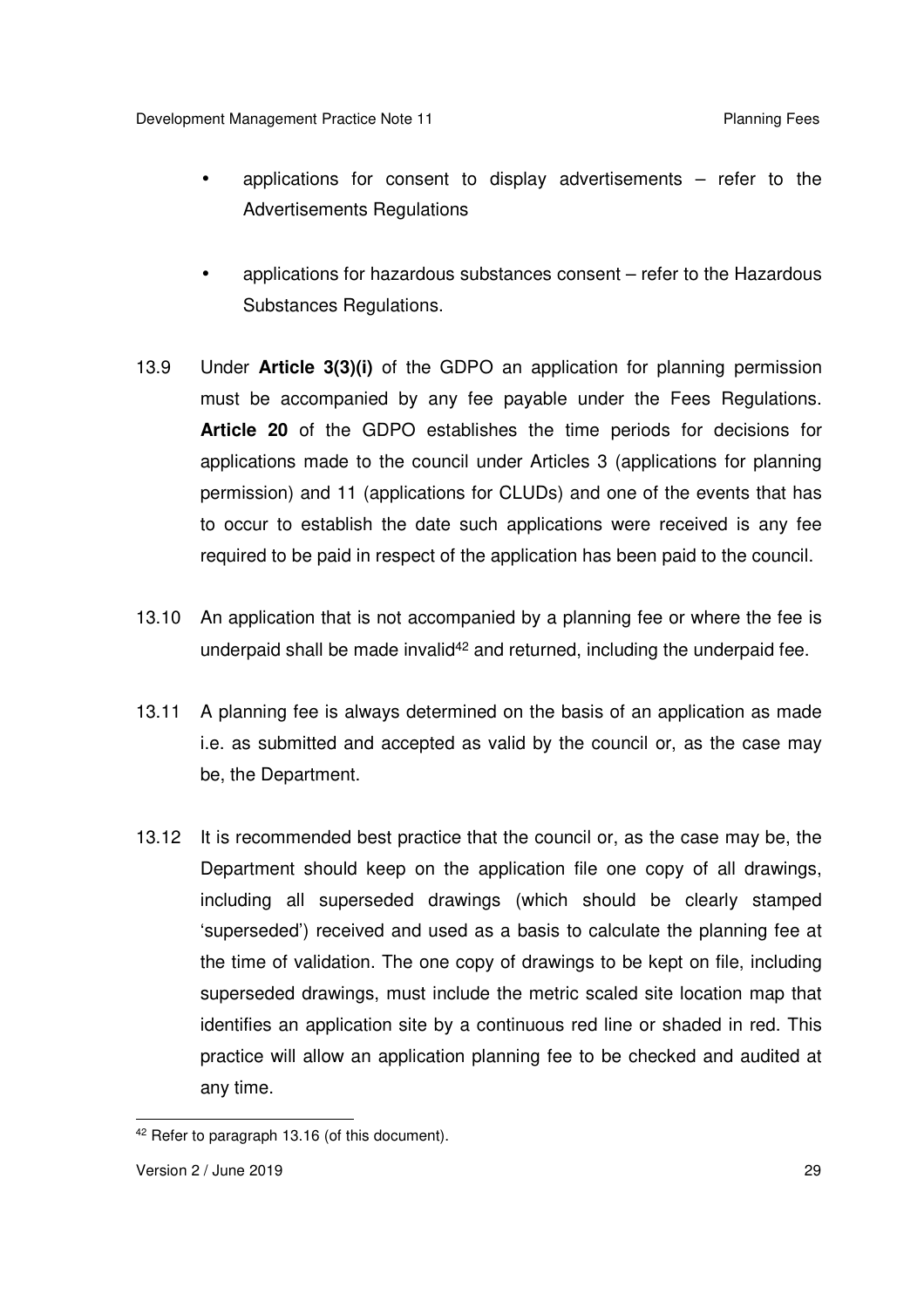13.13 With respect to EIA development<sup>43</sup> the council or, as the case may be, the Department should ensure that the EIA fee is requested, if not already received, following receipt of a voluntary Environmental Statement or following a positive EIA determination by the council or, as the case may be, the Department, or following a hearing by the Commission, that development is EIA development under the EIA Regulations.

#### Underpayment / Overpayment of planning fees

- 13.14 If, during the processing of an application, it is discovered that there is an irregularity in the amount of the fee paid, either an underpayment or an overpayment, the council or, as the case may be, the Department may seek to redress the situation by either pursuing the underpayment or initiating a refund of the excess fee. It is recommended best practice that where an underpayment is pursued, processing of the application should not continue until the outstanding fee is received. Overpayments of planning fees should be refunded by the council or, as the case may be, the Department.
- 13.15 A planning decision should not be issued where it is evident that a fee, or part of a fee, is outstanding or where a query has been raised, for example, by the appropriate council's or, as the case may be, the Department's audit body and remains unresolved.

#### Refunds of planning fees for invalid applications

 13.16 Under **regulation 3(3)** of the Fees Regulations a fee for a planning application shall be refunded if an application is rejected as invalidly made to the council or, as the case may be, the Department. Furthermore, under Regulations 8(2), 10(2) and 12(6), fees shall also be refunded if the types of applications referred to in these regulations are rejected as invalidly made.

 $\overline{a}$ <sup>43</sup> Refer to paragraphs 4.6, 4.7 and 9.7 (of this document).

 Version 2 / June 2019 30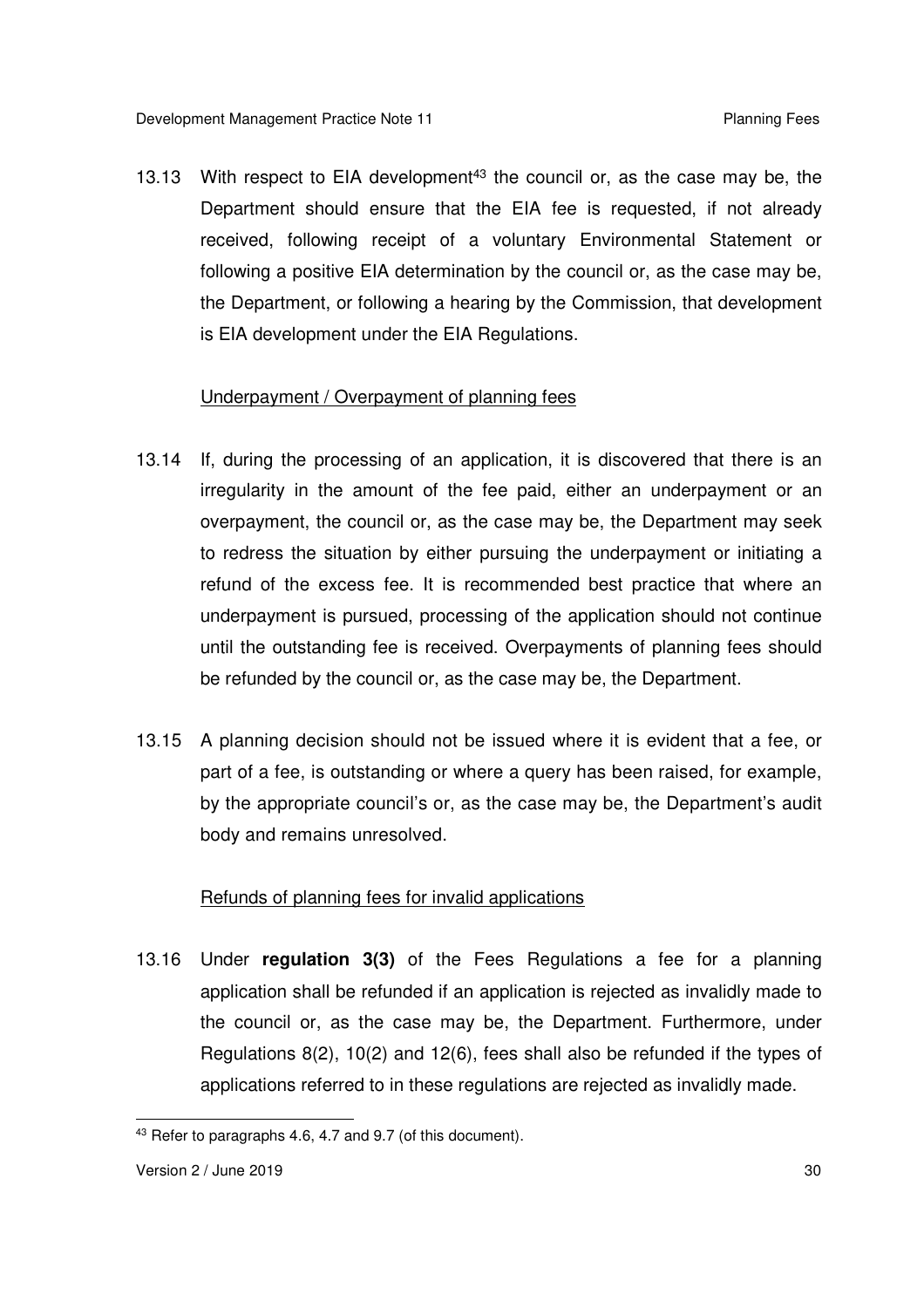## No adjustment of fee payable for amendment of a current application

 13.17 As stated earlier a planning fee is determined on the basis of an application as made i.e. as submitted and accepted as valid by the council or, as the case may be, the Department. There is no provision in the Fees Regulations to allow adjustment of fees either in the form of a refund or additional charge if a proposed development in a current application is amended, even by agreement. Note, the council or, as the case may be, the Department may have to consider and decide if the nature and scale of proposed amendments are so substantial as to constitute a different application warranting a fresh application accompanied by a planning fee.

## No statutory provision for the waiving of a planning fee

13.18 fee in relation to applications other than the exemptions, reduced fees and refunds specifically provided for under the regulations. The Fees Regulations has no statutory provision for the waiving of a planning

## **Complaint**

- 13.19 Anyone having a complaint in relation to a planning application being dealt with by a local council should check with the relevant council on how to make a complaint<sup>44</sup>.
- 13.20 Anyone having a complaint in relation to a planning application being dealt with by the Department should refer to its complaints procedure<sup>45</sup>.

 $\overline{a}$ <sup>44</sup> Council contact details are available via the DfI website at https://www.infrastructureni.gov.uk/articles/ni-planning-system, the NI Direct website at https://www.nidirect.gov.uk/contacts/local-councils-in-northern-ireland and the Planning Portal at https://www.planningni.gov.uk.

<sup>&</sup>lt;u>https://www.planningni.gov.uk</u>.<br><sup>45</sup> The Departments guide to its complaints procedure is available via the Department's website at https://www.infrastructure-ni.gov.uk/dfi-complaints-procedure.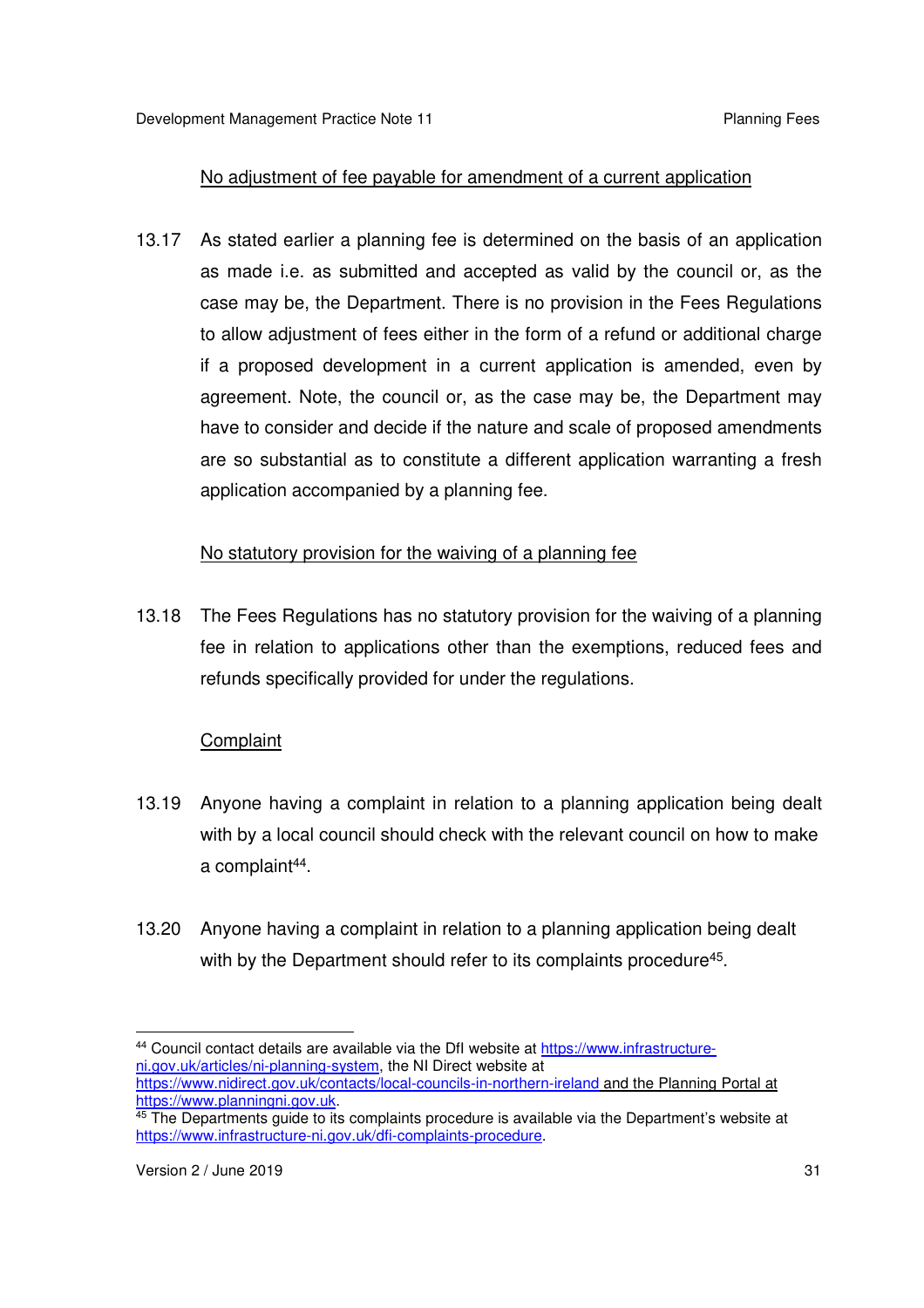Development Management Practice Note 11 **Planning Fees** Planning Fees

13.21 Northern Ireland was replaced by the Northern Ireland Public Services It should be noted that on 1<sup>st</sup> April 2016 the Assembly Ombudsman for Ombudsman46 (NIPSO).

 $\overline{a}$ 46 Refer to the NIPSO website at https://www.nipso.org.uk.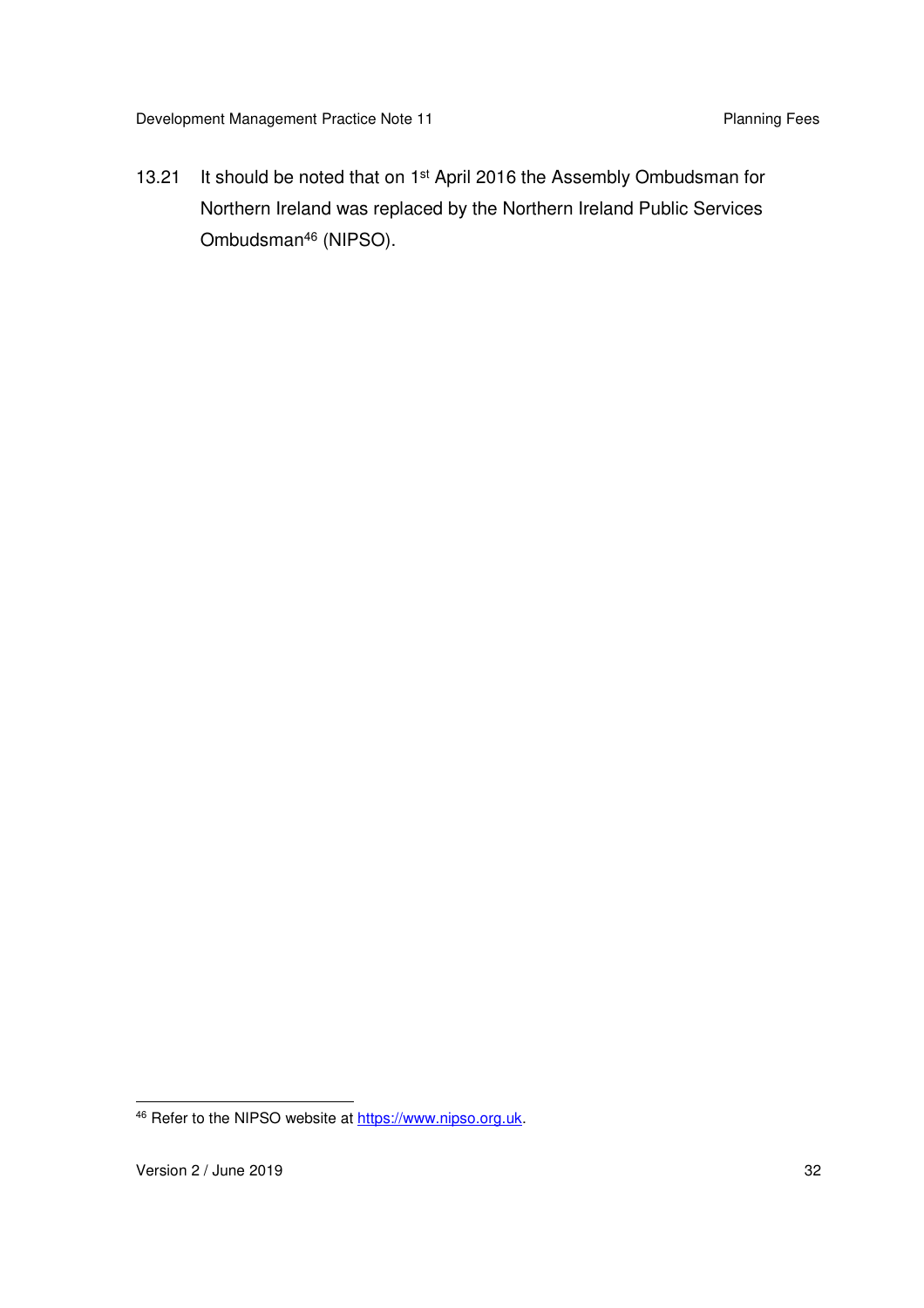#### **ANNEX A**

#### **The Planning (Fees) Regulations (Northern Ireland) 2015 Schedule 1 Fees in respect of applications for planning permission or for approval of reserved matters Part 1 General Provisions Regulation 3**

 **1.** Subject to paragraphs 2 to 4, the fee payable under regulation 3(2) in respect of an application shall be calculated in accordance with the provisions of Part 2 and (where applicable) paragraphs 5 to 7. In the case of an application for approval of reserved matters references in this Schedule to the category of development to which an application relates shall be construed as references to the category of development authorised by the relevant outline planning permission.

 **2.** Where an application relates to development carried out without planning permission, or in accordance with planning permission granted for a limited period or without complying with some condition subject to which planning permission was granted, the amount of the fee payable shall be calculated in accordance with the provisions of Part 2 as if the application were one for permission to carry out that development.

 **3.** Where an application to renew planning permission is made, and the application has been submitted before the time limit imposed on the extant permission has expired, the fee payable shall be one-quarter of the amount that would otherwise be payable.

**4.**—(1) This paragraph applies where—

- (a) an application is made for approval of one or more reserved matters ("the current application");
- (b) the applicant has previously applied for such approval under the same outline planning permission and paid fees in relation to one or more such applications; and
- (c) no application has been made under that permission other than by or on behalf of the applicant.

 (2) Where this paragraph applies and the amount of the fees paid as mentioned in sub-paragraph (1)(b) is not less than the amount which would be payable if the applicant were by their current application seeking approval of all the matters reserved by the outline permission (and in relation to the whole of the development authorised by the permission), the amount of the fee payable in respect of the current application shall be £565.

- (3) Where—
	- (i) this paragraph applies;
	- (ii) a fee has been paid as mentioned in sub-paragraph (1)(b) at a rate lower than that prevailing at the date of the current application; and
	- (iii) sub-paragraph (2) would apply if that fee had been paid at the rate applying at that date,

the amount of the fee in respect of the current application shall be £565.

 **5.** Where, in respect of any category of development specified in Part 2, the fee is to be calculated by reference to the site area—

- (a) that area shall be taken as consisting of the site area to which the application relates; and
- (b) where the area referred to in sub-paragraph (a) is not an exact multiple of the unit of measurement specified in respect of the relevant category of development, the fraction of a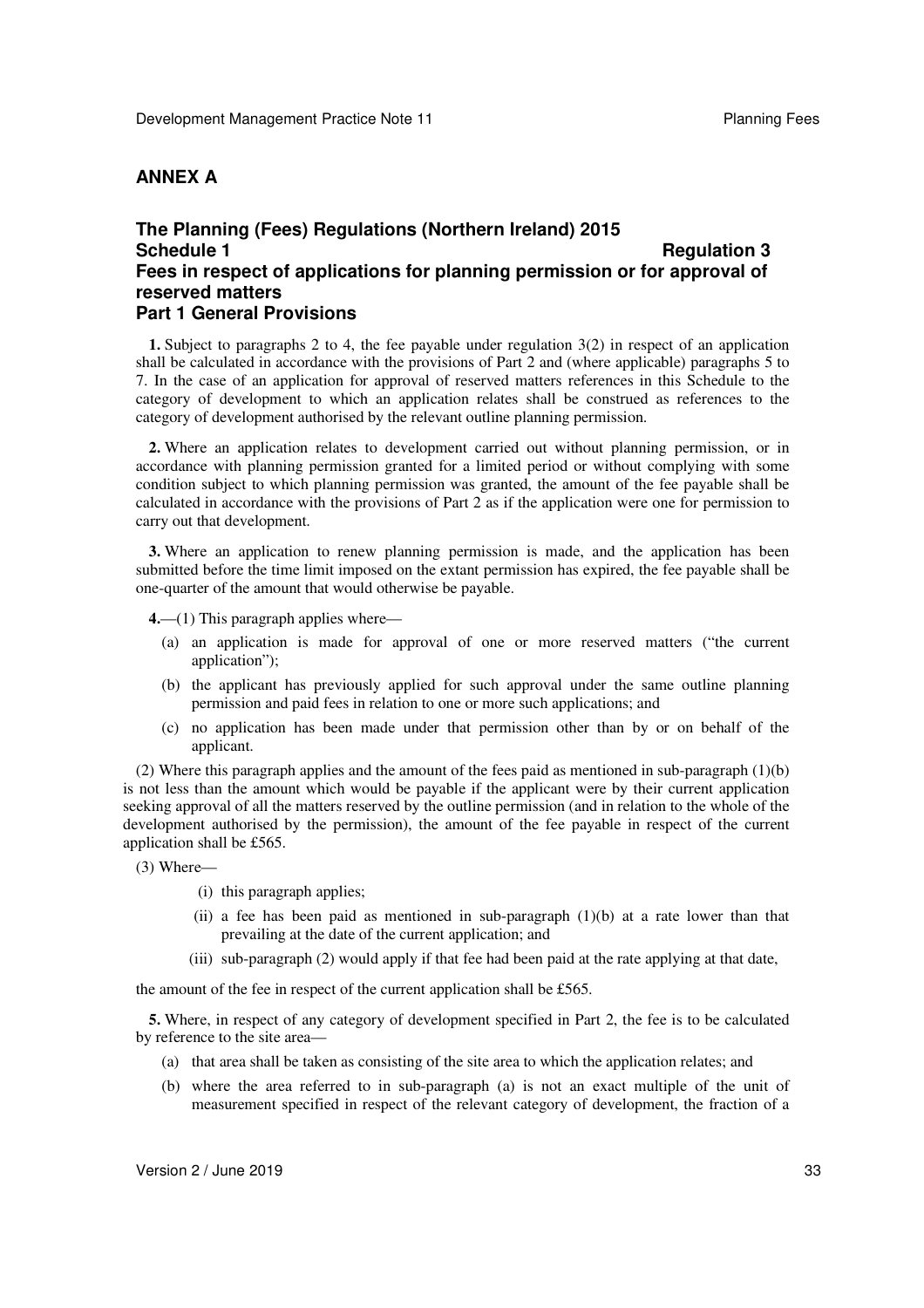unit remaining after division of the total area by the unit of measurement shall be treated, for the purposes of calculating the fee, as a complete unit.

 **6.**—(1) In relation to development within category 5, 7 or 12(b) specified in Part 2, the area of gross floor space to be created by the development shall be ascertained by external measurement of the floor space, whether or not it is to be bounded (wholly or partly) by external walls of a building.

 (2) In relation to development within category 5 or 12(b) where the area of gross floor space is not an exact multiple of 75 square metres, the area remaining after division of the total number of square metres of gross floor space by the figure of 75 shall be treated as being 75 square metres.

 (3) In relation to development within category 7 where the area of gross floor space is not an exact multiple of 500 square metres, the area remaining after division of the total number of square metres of gross floor space by the figure of 500 shall be treated as being 500 square metres.

 **7.**—(1) Where an application for planning permission includes more than one of the categories of development specified in Part 2 the fee for that application shall be calculated in accordance with the following provisions.

 (2) Unless the application includes any of categories 6, 8 and 9 an amount shall be calculated in accordance with the provisions of Part 2 for each category of development included in the application and the total of the amounts calculated for each of the categories of development shall be the fee.

 (3) Where the application includes any of categories 6, 8 and 9 an amount shall be calculated in respect of each category of development included in the application and the highest of the amounts so calculated shall be the fee.

 (4) Where a building is to contain floor space which it proposes to use for the purposes of providing common access or common services or facilities for persons occupying or using that building for development within category 3 and for persons occupying or using it for development within category 5 and/or category 7 (such floor space being referred to below as "common floor space"), the category 5 of the common floor space as the category 5 and/or category 7 floor space in the building bears to the gross floor space in the building. and/or category 7 floor space shall be assessed, in relation to that building, as including such proportion

 *Note: Schedule 1 Part 1 has been amended by regulation 2(2) of the Planning (Fees) (Amendment) Regulations (Northern Ireland) 2015 (S.R. 2015 No. 398) and regulation 2(6)(a) of the Planning (Fees) (Amendment) Regulations (Northern Ireland) 2019 (S.R 2019 No. 112).*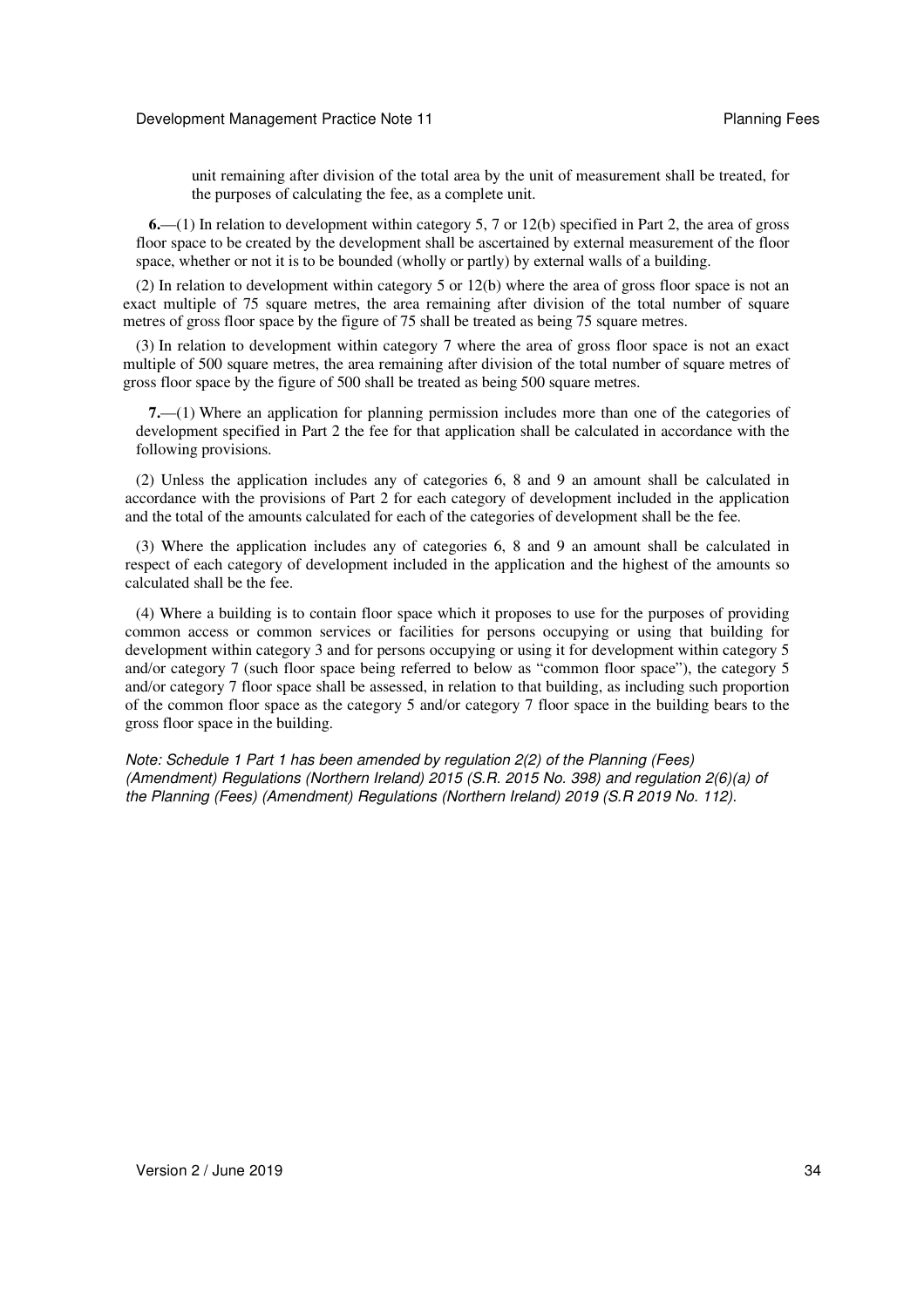#### **ANNEX B**

#### **The Planning (Fees) Regulations (Northern Ireland) 2015 Schedule 1 Part 2 Scales of Fees Area Regulation 3 Area Regulation 3**

| <b>Category of Development</b> |                                    | Fee payable                                                                    |
|--------------------------------|------------------------------------|--------------------------------------------------------------------------------|
| 1.                             | All buildings (other than a single | <b>Outline Applications</b>                                                    |
|                                | dwellinghouse)                     | £257 for each 0.1 hectare of the site area<br>subject to a maximum of £10,280. |
| 2.                             | Single dwellinghouse               | Outline Applications, £433.                                                    |
| 3.                             | The erection of dwellinghouses     | (a) Reserved Matters                                                           |
|                                |                                    | Where the application is for a single                                          |
|                                |                                    | dwellinghouse, £433.                                                           |
|                                |                                    | $(b)$ Full                                                                     |
|                                |                                    | Where the application is for a single                                          |
|                                |                                    | dwellinghouse, £868.                                                           |
|                                |                                    |                                                                                |
|                                |                                    | (c) Full and Reserved Matters                                                  |
|                                |                                    | For 2 or more dwellinghouses-                                                  |
|                                |                                    | Where the number of dwellinghouses<br>(i)                                      |
|                                |                                    | to be created by the development is                                            |
|                                |                                    | 50 or fewer, £1,020 for two                                                    |
|                                |                                    | dwellinghouses and £364 for each                                               |
|                                |                                    | additional dwellinghouse;                                                      |
|                                |                                    | Where the number of dwellinghouses<br>(ii)                                     |
|                                |                                    | to be created by the development                                               |
|                                |                                    | exceeds 50, £18,492; and an                                                    |
|                                |                                    | additional £108 for each                                                       |
|                                |                                    | dwellinghouse in excess of 50                                                  |
|                                |                                    | dwellinghouses, subject to a                                                   |
|                                |                                    | maximum in total of £271,104.                                                  |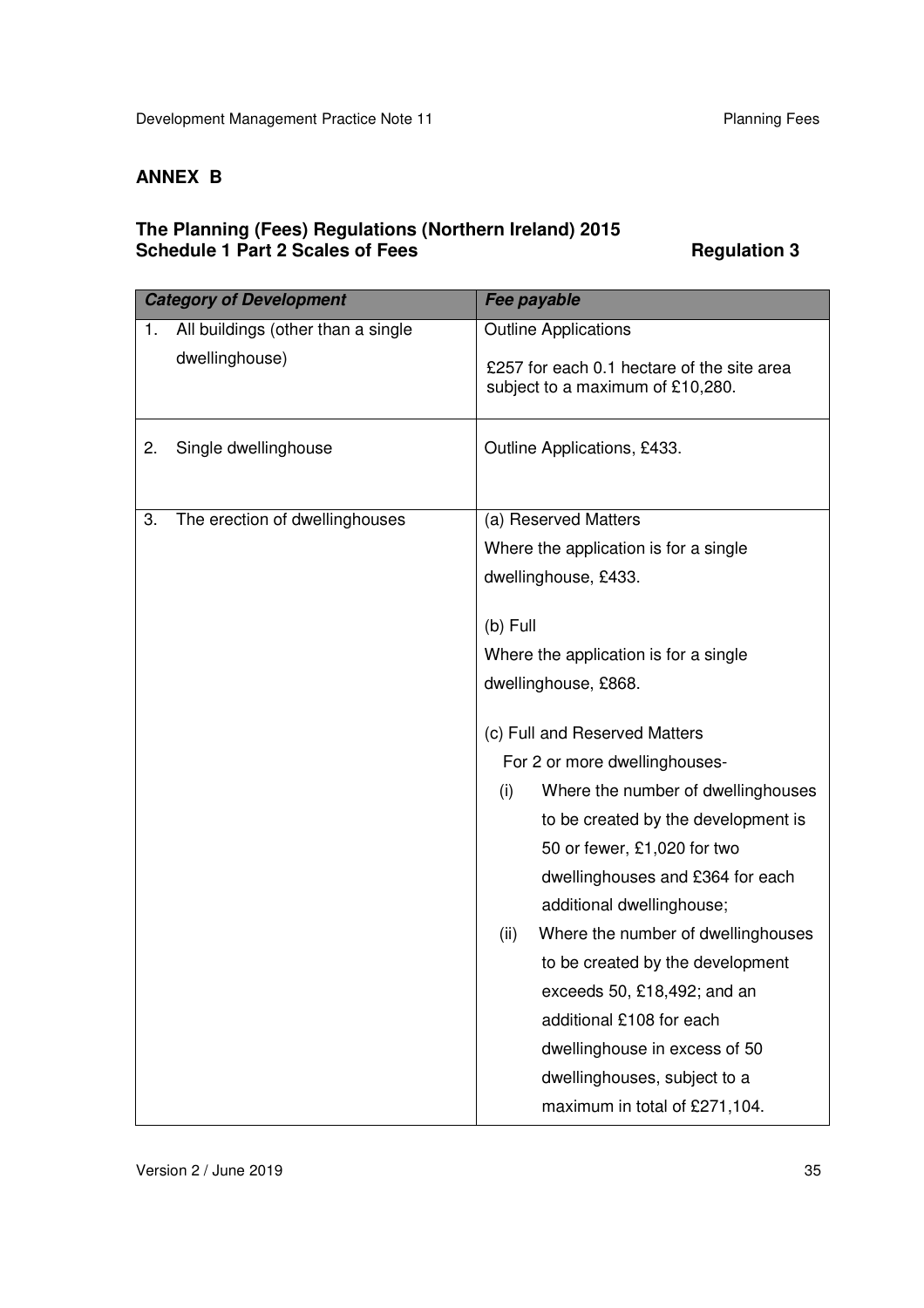| 4. | The extension, improvement or<br>alteration of an existing dwellinghouse,<br>including the erection of a building or<br>the carrying out of other operations<br>within the curtilage of a dwellinghouse<br>for purposes ancillary to the enjoyment | £291 for each dwelling.                   |
|----|----------------------------------------------------------------------------------------------------------------------------------------------------------------------------------------------------------------------------------------------------|-------------------------------------------|
|    | of the dwellinghouse as such, or the<br>erection or construction of gates,                                                                                                                                                                         |                                           |
|    | fences, walls or other means of                                                                                                                                                                                                                    |                                           |
|    | enclosure along a boundary or a                                                                                                                                                                                                                    |                                           |
|    | curtilage of an existing dwellinghouse.                                                                                                                                                                                                            |                                           |
|    |                                                                                                                                                                                                                                                    |                                           |
| 5. | The erection of industrial, commercial,                                                                                                                                                                                                            | <b>Full and Reserved Matters</b>          |
|    | community and other buildings, other                                                                                                                                                                                                               | (a) Where no floor space is to be created |
|    | than dwellinghouses or buildings                                                                                                                                                                                                                   | by the development, £185;                 |
|    | covered by category 4.                                                                                                                                                                                                                             | (b) Where the area of gross floor space   |
|    |                                                                                                                                                                                                                                                    | to be created by the development          |
|    |                                                                                                                                                                                                                                                    | does not exceed 40 sq. m., £185;          |
|    |                                                                                                                                                                                                                                                    | (c) Where the area of the gross floor     |
|    |                                                                                                                                                                                                                                                    | space to be created by the                |
|    |                                                                                                                                                                                                                                                    | development exceeds 40 sq.m., but         |
|    |                                                                                                                                                                                                                                                    | does not exceed 75 sq.m., £364;           |
|    |                                                                                                                                                                                                                                                    | (d) Where the area of gross floor space   |
|    |                                                                                                                                                                                                                                                    | to be created by the development          |
|    |                                                                                                                                                                                                                                                    | exceeds 75 sq.m., but does not            |
|    |                                                                                                                                                                                                                                                    | exceed 3,750 sq.m., £364 for each 75      |
|    |                                                                                                                                                                                                                                                    | sq.m., of that area;                      |
|    |                                                                                                                                                                                                                                                    | (e) Where the area of gross floor space   |
|    |                                                                                                                                                                                                                                                    | to be created by the development          |
|    |                                                                                                                                                                                                                                                    | exceeds 3,750 sq. m., £18,200; and        |
|    |                                                                                                                                                                                                                                                    | an additional £108 for each 75 sq. m.,    |
|    |                                                                                                                                                                                                                                                    | in excess of 3,750 sq.m., subject to a    |
|    |                                                                                                                                                                                                                                                    | maximum of £271,028.                      |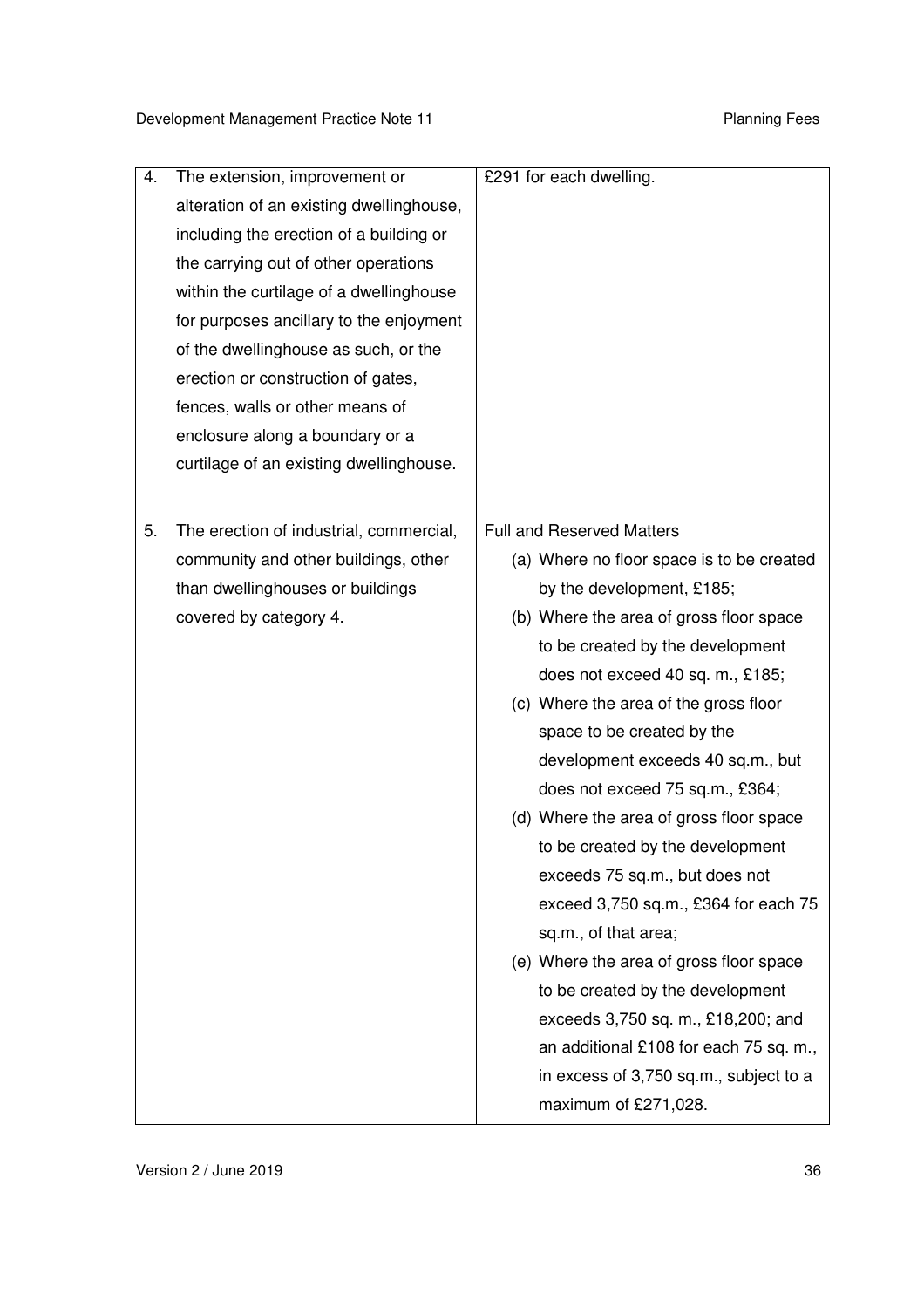| 6. | The erection, alteration or replacement  | (a) Where the site area does not exceed 5     |
|----|------------------------------------------|-----------------------------------------------|
|    | of plant and machinery including         | hectares, £364 for each 0.1 hectare of the    |
|    | telecommunications/                      | site area;                                    |
|    | datacommunications equipment, a          |                                               |
|    | single wind turbine and wind farms.      | (b) Where the site area exceeds 5 hectares,   |
|    |                                          | £18,200; and an additional £108 for each 0.1  |
|    |                                          | hectare in excess of 5 hectares, subject to a |
|    |                                          | maximum in total of £271,028.                 |
|    |                                          |                                               |
| 7. | The erection, on land used for land      | £968 for each 500 sq. m. of floorspace        |
|    | purposes of agriculture, of buildings to | subject to a maximum of £12,826.              |
|    | be used for agricultural purposes and    |                                               |
|    | for agricultural and commercial          |                                               |
|    | glasshouses.                             |                                               |
|    |                                          |                                               |
| 8. | The winning and working of peat.         | £1,925 for each 5 hectares of the site area   |
|    |                                          | subject to a maximum of £34,650.              |
|    |                                          |                                               |
| 9. | (a) The winning and working of           | £372 per 0.1 hectare of the site area subject |
|    | minerals (other than peat).              | to a maximum of £41,664.                      |
|    | (b) The carrying out of any operations   |                                               |
|    | connected with exploratory drilling for  |                                               |
|    | oil or natural gas.                      |                                               |
|    | (c) The use of land for the disposal of  |                                               |
|    | refuse or waste materials or for the     |                                               |
|    | deposit of material remaining after      |                                               |
|    | minerals have been extracted from        |                                               |
|    | land or the use of land for the storage  |                                               |
|    | of minerals in the open.                 |                                               |
|    | (d) The carrying out of any other        |                                               |
|    | operation not coming within any of the   |                                               |
|    | above categories.                        |                                               |
|    |                                          |                                               |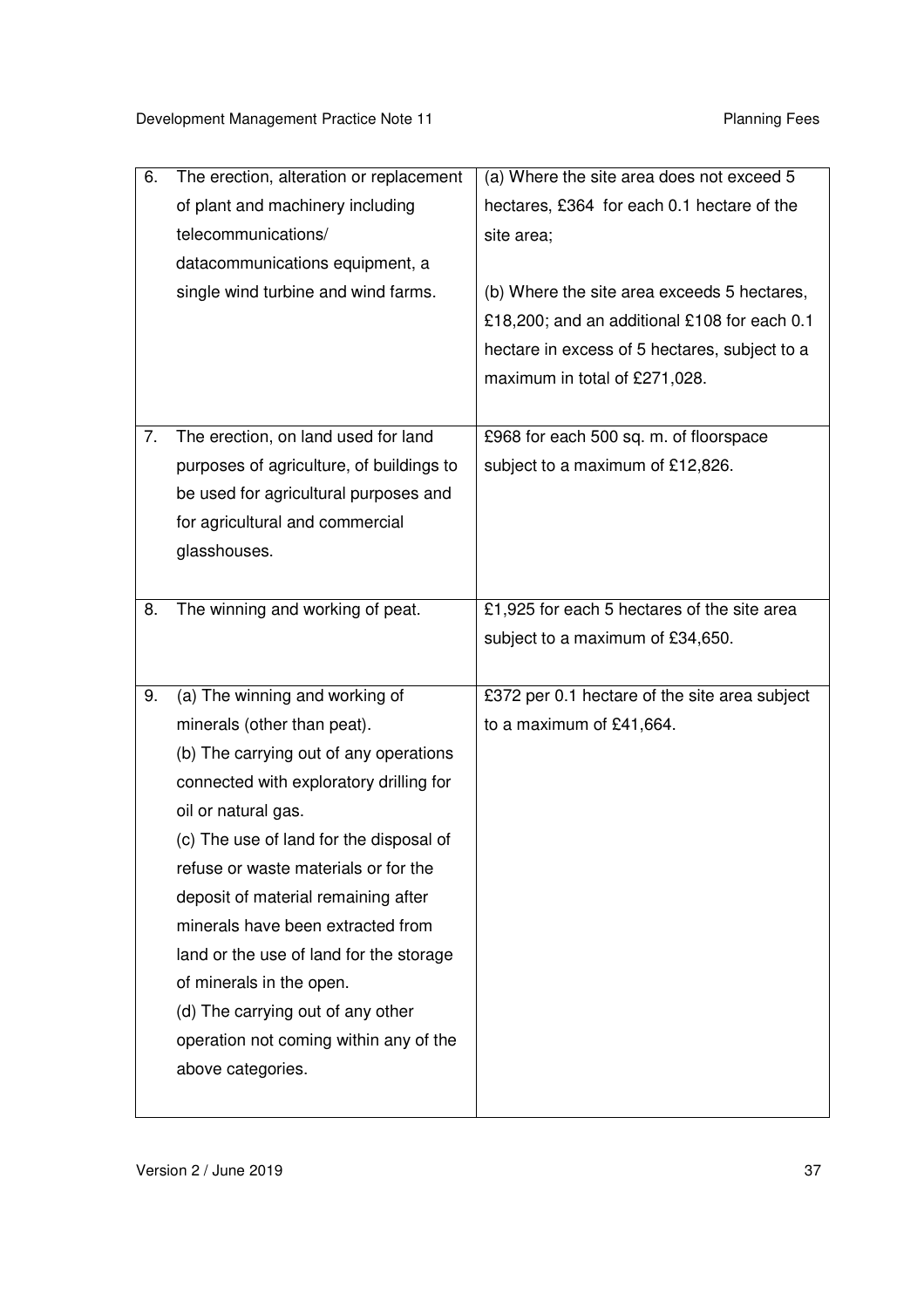| 10. The construction of single level car       | £257                                       |
|------------------------------------------------|--------------------------------------------|
| parks, service roads and other means           |                                            |
| of access on land used for the purpose         |                                            |
| of a single undertaking, where the             |                                            |
| development is required for a purpose          |                                            |
| incidental to the existing use of the          |                                            |
| land.                                          |                                            |
|                                                |                                            |
| (a) The continuance of a use of land or<br>11. | £257                                       |
| the retention of buildings or works on         |                                            |
| land, without compliance with a                |                                            |
| condition subject to which a previous          |                                            |
| planning permission has been granted           |                                            |
| (including a condition requiring the           |                                            |
| discontinuance of the use or the               |                                            |
| removal of the building or works at the        |                                            |
| end of the specified period).                  |                                            |
| (b) An application to develop land             |                                            |
| without compliance with a condition            |                                            |
| subject to which a previous planning           |                                            |
| permission has been granted.                   |                                            |
| 12. An application for a material change of    | (a) Where the application relates to a     |
|                                                | dwellinghouse, £706 for the first          |
| use.                                           |                                            |
|                                                | dwellinghouse and £257 for each additional |
|                                                | dwellinghouse subject to a maximum of      |
|                                                | £12,850.                                   |
|                                                | (b) For any other change of use, £257 for  |
|                                                | each 75 sq. m. of floor space subject to a |
|                                                | maximum of £12,850.                        |
|                                                |                                            |
| 13. Any other applications not falling within  | £848.                                      |
| categories 1-12.                               |                                            |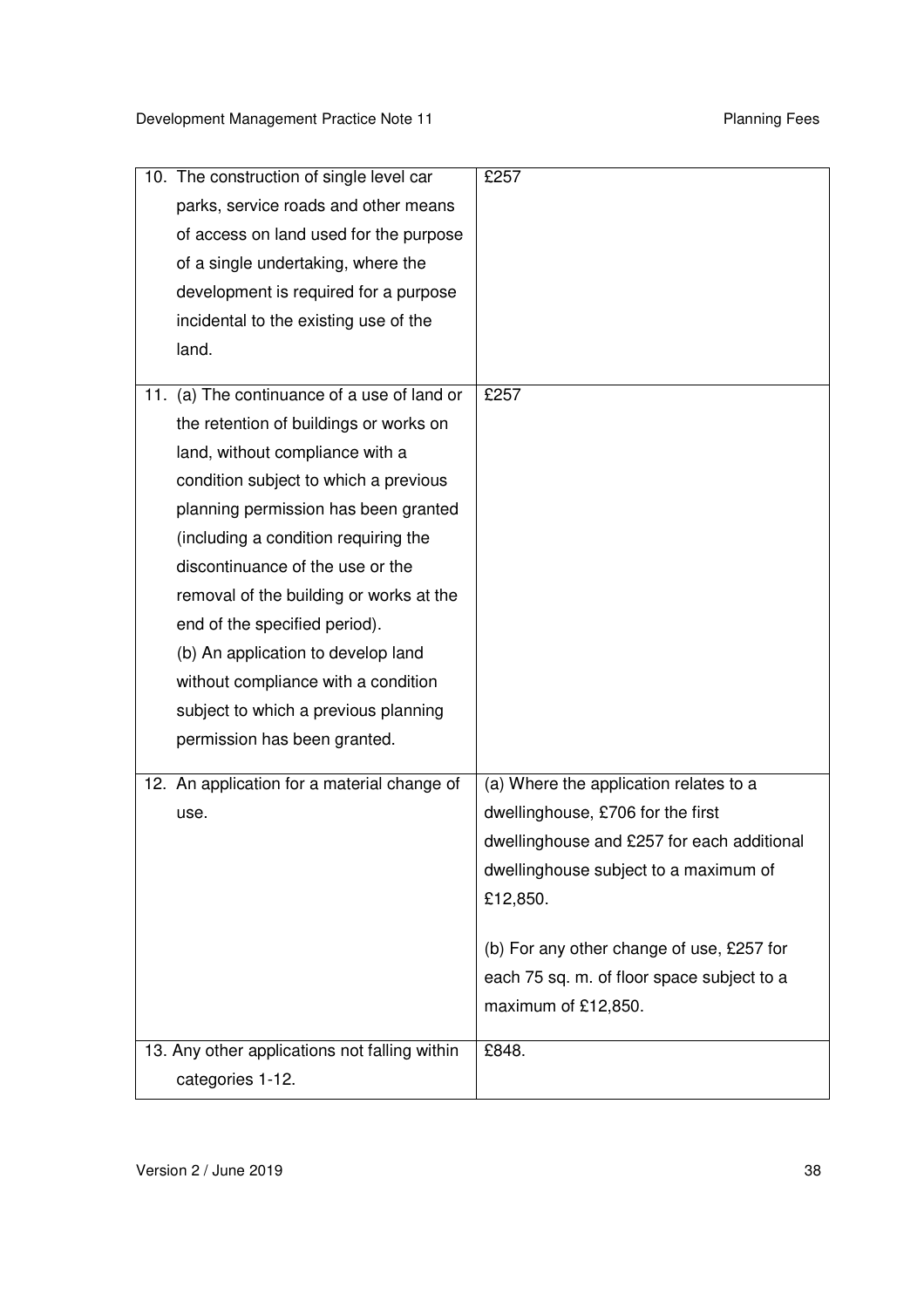Development Management Practice Note 11 **Planning Fees** Planning Fees

 by regulation 2(6)(b) of the Planning (Fees) (Amendment) Regulations (Northern Ireland)  *2019 (S.R. 2019 No. 112). Note: Part 2 Scales of Fees, category of Development 5(d) has been corrected by the legislative Correction issued March 2015 and Part 2 Scales of Fees has been amended*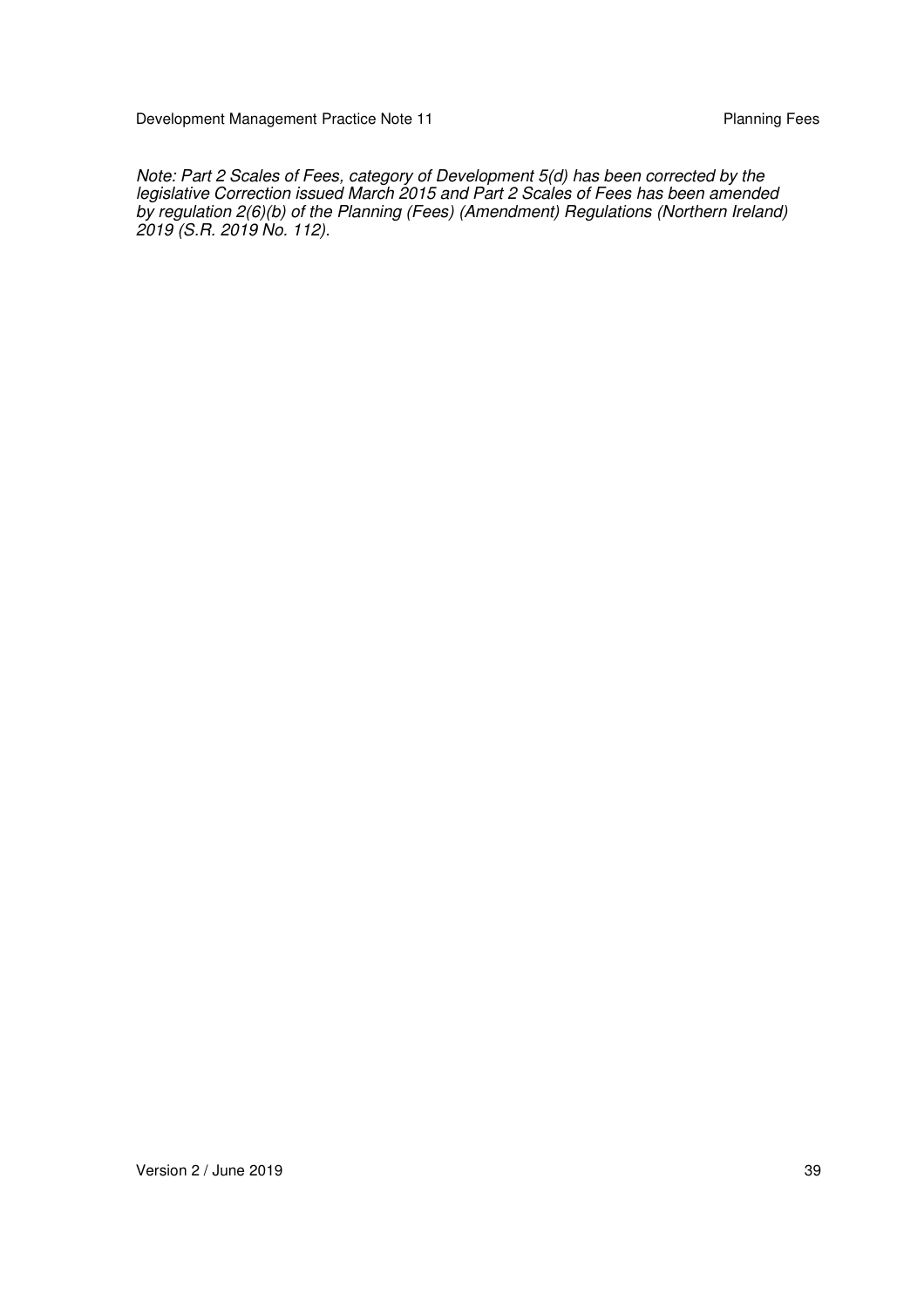#### **ANNEX C**

#### **The Planning (Fees) Regulations (Northern Ireland) 2015 Schedule 2 Fees for Hazardous Substances Consent Fregulation 10**

| <b>Category of Development</b>         | Fee payable                                     |
|----------------------------------------|-------------------------------------------------|
| Presence of hazardous substances<br>1. | $(A)$ (i) where section 111 (1) of the 2011 Act |
| consent on, over or under land.        | applies (new consent without previous           |
|                                        | conditions), £347;                              |
|                                        | (ii) where section 111 $(1)$ of the 2011 Act    |
|                                        | does not apply and the quantity specified in    |
|                                        | the application as the maximum quantity         |
|                                        | proposed to be present exceeds twice the        |
|                                        | controlled quantity, £435;                      |
|                                        | (iii) in all other cases, £347.                 |
|                                        |                                                 |
|                                        | (B) a fee of £694 shall be payable to the       |
|                                        | council in respect of an application for the    |
|                                        | continuation of hazardous<br>substances         |
|                                        | consent under section 116 of the 2011 Act.      |

 *Note: Schedule 2 has been amended by regulation 2(7) of the Planning (Fees) (Amendment) Regulations (Northern Ireland) 2019 (S.R. 2019 No. 112).*